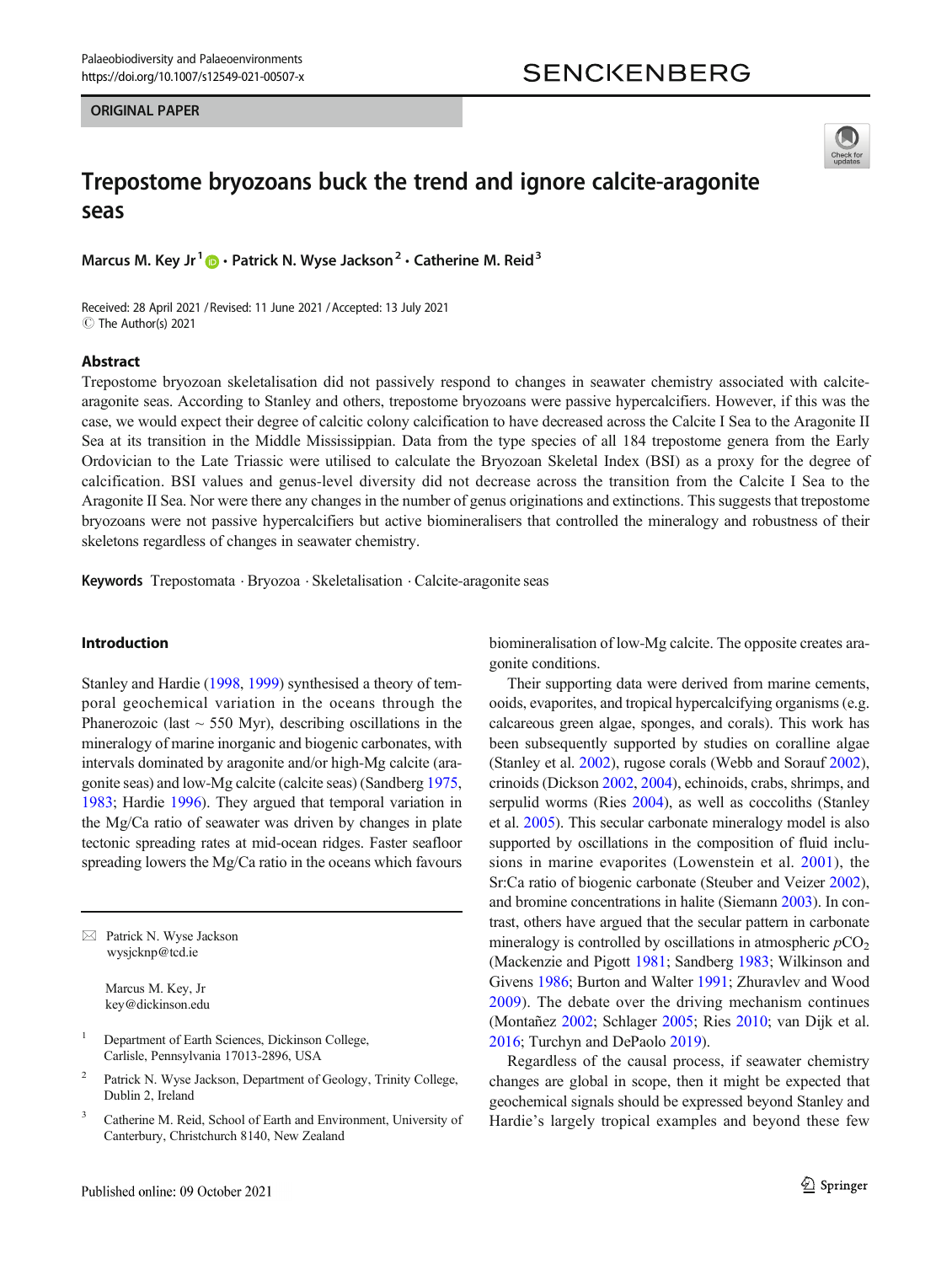<span id="page-1-0"></span>biogenic carbonate producers. If bryozoans are passive hypercalcifying animals, they could provide an independent test of these hypothesised temporal variations in seawater chemistry. Bryozoans are mineralogically variable (Smith et al. [1998\)](#page-9-0). They have an excellent fossil record from the Ordovician to the present (Taylor [1993](#page-10-0); Ernst [2020\)](#page-8-0). They have adapted to a cool-water temperate to polar palaeolatitudinal distribution through the Phanerozoic (Taylor and Allison [1998](#page-10-0)). As colonial animals, they have at times been important hypercalcifying carbonate producers (Stanley and Hardie [1998,](#page-9-0) [1999;](#page-9-0) Stanley [2006](#page-9-0)).

Stanley and Hardie [\(1998,](#page-9-0) [1999](#page-9-0)), Stanley et al. ([2002](#page-9-0)), and Montañez ([2002\)](#page-9-0) argue that seawater chemistry exerts a strong control on the biomineralogy of morphologically simple clades that have weak control over their calcification. In addition to algae, sponges, and corals, they explicitly mention bryozoans as an example. Stanley and Hardie ([1998](#page-9-0), [1999\)](#page-9-0) and Stanley [\(2006\)](#page-9-0) suggest the fossil abundance and degree of calcification of 'stony' stenolaemate bryozoans (i.e. trepostomes) were controlled by seawater chemistry because they were considered to be passive hypercalcifiers.

All trepostomes were calcitic (Taylor et al. [2010](#page-10-0); Taylor [2020\)](#page-10-0). While the detailed mineralogy of most trepostomes remains unknown, of those whose mineralogy has been determined, all were low-Mg calcite (LMC) with the exception of one, Nicholsonella from the Ordovician of North America, which was high-Mg calcite (Tavener-Smith and Williams [1972;](#page-10-0) Taylor and Wilson [1999](#page-10-0); Smith et al. [2006](#page-9-0)). Assuming all trepostomes were LMC, we would predict their degree of calcification to be higher during the Calcite I Sea than the Aragonite II sea. If they are not significantly different, that suggests that bryozoans are able to actively biomineralise even in adverse conditions, thus are not passive as suggested by Stanley and others (Stanley and Hardie [1998](#page-9-0), [1999](#page-9-0); Stanley [2006\)](#page-9-0). The fossil record of trepostomes overlaps with the Calcite I Sea-Aragonite II Sea transition which occurred in the Middle Mississippian of the Early Carboniferous. We will test the hypothesis that trepostomes were passive hypercalcifying animals by quantifying their degree of calcification across this transition.

### Materials and methods

Trepostomes are an order of stenolaemate bryozoans which evolved in the early Ordovician and went extinct in the Late Triassic (Taylor [2020\)](#page-10-0). Most abundant in the early Palaeozoic, they are informally known as 'stony bryozoans'. All species of trepostomes have long, tubular zooids. Although encrusting, massive, frondose, and bifoliate colonies occur, most are ramose with bifurcating cylindrical branches that

form small bush-like colonies (Key et al. [2016\)](#page-9-0). These branches have an inner thinner-walled endozone surrounded by a peripheral thicker-walled exozone (Fig. 1).

We used the Bryozoan Skeletal Index (BSI) developed by Wyse Jackson et al. [\(2020](#page-10-0)) as a proxy for the degree of calcification of the trepostomes. The BSI measures the relative proportion of skeletal carbonate to intrazoarial void space in stenolaemate bryozoan colonies. It is calculated from exozone width in longitudinal or transverse section (EW), zooecial wall thickness between adjacent autozooecial apertures in shallow



Fig. 1 Morphological characters used to compute the Bryozoan Skeletal Index (BSI). From Wyse Jackson et al. (2020, fig. 2). Abbreviations: EW, exozone width; MZD, autozooecial aperture diameter; ZWT, zooecial wall thickness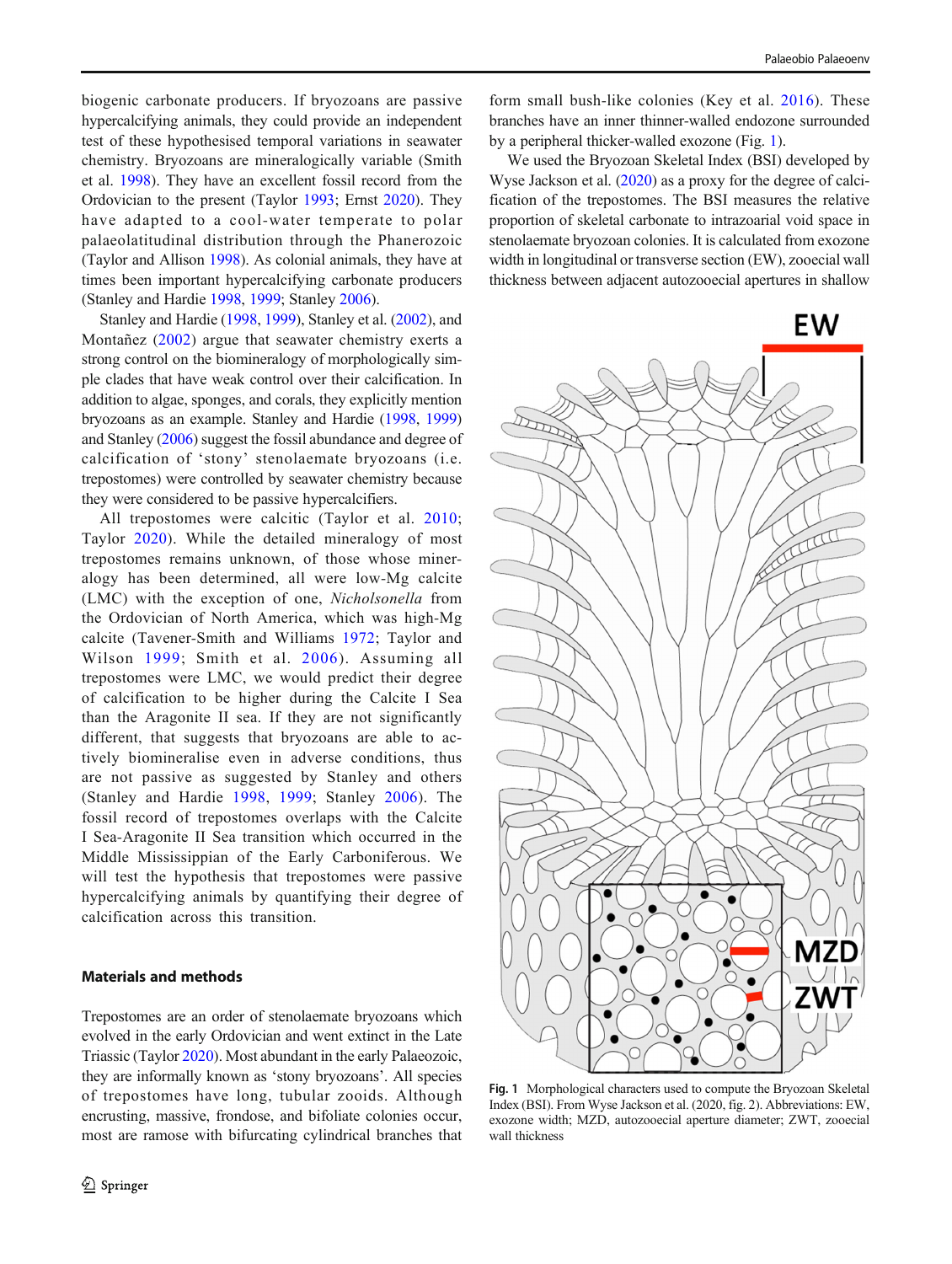tangential section (ZWT), and autozooecial aperture diameter in shallow tangential section (MZD) using the following equation:  $BSI = ((EW \times ZWT)/MZD) \times 100$  $BSI = ((EW \times ZWT)/MZD) \times 100$  $BSI = ((EW \times ZWT)/MZD) \times 100$  (Fig. 1). The multiplication factor of  $\times$  100 ensures that BSI is a whole number. Lower numbers represent lower levels of calcification and higher numbers the converse. For circular autozooecial apertures, the maximum MZD was measured. For oval-shaped apertures, both maximum and minimum MZD were determined and the average of the means of these used in the equation. For multilaminar encrusting species in which successive layers overgrow those immediately beneath, the thickness of the exozone in one lamina was measured.

We calculated BSI for the type species of each trepostome genus included in the forthcoming chapter on Order Trepostomata for the Treatise on Invertebrate Paleontology, Part G, Bryozoa, Revised, Volume 2 (Boardman and Buttler, forthcoming). We included all genera, regardless of their zoarial habit (Wyse Jackson et al. [2020,](#page-10-0) fig. 1). We determined the zoarial habit (i.e. ramose, encrusting, massive, foliose, bifoliate, or mixed) for each type species. When possible, we determined the zoarial habit from the type species' original publication and plates. For many species erected in the nineteenth century for which illustrations are either lacking or uninformative, we used the descriptions from the forthcoming Treatise on Invertebrate Paleontology's trepostome volume (Boardman and Buttler, forthcoming). Our reliance on type specimens of type species of each genus assumes they are representative of the genus. They should be, as that is the fundamental purpose of type specimens and type species (ICZN [1999](#page-9-0)). But this approach requires the assumption that there is no significant intrageneric, intraspecific, or intracolony variation which is known to exist in bryozoans (Taylor [2020\)](#page-10-0).

When possible, we acquired mean values for the three BSI morphometric parameters (EW, ZWT, MZD) from the type specimens of the type species of each genus. For more recently erected species, the morphometric data were extracted from published data tables. For older species descriptions lacking data tables, we used data from recent revisions of the taxa. Where means or ranges were not reported in the literature, replicate measurements for each parameter were taken directly from figured material accompanying the type descriptions or from the plates of Boardman and Buttler (forthcoming).

In some taxa, the dimensions of some parameters could not be determined from the type specimens of the type species. In these rare cases, it was measured from non-type material from the same species or from another species whose stratigraphic age and geographical location matched as closely as possible to those of the type species. This was mainly necessary for some taxa forming encrusting and massive zoaria in which the exozone width could not be accurately measured. In all such cases, the other parameter dimensions were compared with those of the type species to ensure that they were equivalent.

Type species ages were defined as the midpoint of the type locality stratigraphic age ranges from Shanan Peters' [Macrostrat.org](http://macrostrat.org). Where type locality stratigraphic ages were not included in [Macrostrat.org](http://macrostrat.org), we used updated stratigraphic concepts revised since the description of the species or local literature for some non-North American species. Genus stratigraphic ranges were based on the genus descriptions from Boardman and Buttler (forthcoming) and augmented with Phil Bock's [Bryozoa.net](http://bryozoa.net). All numerical ages were based on the latest version of the ICS geologic time scale (Cohen et al. [2020](#page-8-0)).

We followed the methodology of Kiessling et al. [\(2008](#page-9-0)) and van Dijk et al.  $(2016)$  in using t tests to analyse for significant difference between the mean values before and after the Calcite I-Aragonite II transition. We used two approaches. The first examined BSI values across this transition using the midpoint of the age of the type species of each genus. The second used the stratigraphic range of each genus to look for a drop in the diversity of trepostomes across the transition.

Hardie [\(1996\)](#page-9-0) put the Calcite I-Aragonite II transition date at 335 Ma based on the 1983 DNAG geologic time scale (Palmer [1983\)](#page-9-0). Porter ([2010](#page-9-0), fig. 3), using a more recent geologic time scale (i.e. the 2008 ICS version whose Carboniferous boundary ages have not changed since then; Cohen et al. [2020\)](#page-8-0), showed the transition date at 342 Ma. According to van Dijk et al. ([2016\)](#page-10-0), there is some disagreement about when the Calcite I-Aragonite II transition occurred. Depending on if one uses Stanley and Hardie's [\(1998,](#page-9-0) [1999](#page-9-0)) Mg/Ca model or Farkaš et al.'s ([2007\)](#page-9-0) Mg/Ca model, the estimated timing of transition ranges from 333 to 350 Ma (van Dijk et al. [2016,](#page-10-0) fig. 1). In contrast, Porter [\(2010](#page-9-0), fig. 3) and Balthasar and Cusack ([2015,](#page-8-0) fig. 2) suggest there is no period of uncertainty at this transition as opposed to the other transitions. Balthasar and Cusack ([2015,](#page-8-0) fig. 2) and Quattrini et al. [\(2020](#page-9-0), fig. 2) place it at 350 Ma. Therefore, we chose to test for changes to trepostome BSI across the transition at all three proposed ages of 333, 342, and 350 Ma.

#### Results

This study included all 184 trepostome genera (Table [1\)](#page-4-0). They ranged from *Orbiramus* from the Tremadocian stage of the Early Ordovician of China to Styloclema from the Norian stage of the Late Triassic of New Zealand. That is an expanse of 265 Myr from 480 to 215 Ma (Fig. [2](#page-3-0)). The type species' BSI values ranged from 3 to 211 (mean: 44; standard devia-tion: 37) (Table [1](#page-4-0)). As determined by two sample  $t$  tests, there is no significant (i.e.  $P > 0.05$ ) change in BSI values from before to after the 350 Ma mark, 342 Ma mark, or 333 Ma mark (Table [2](#page-7-0)). The mean BSI of all genera per 1 Myr bins across the ranges of all genera varied from 29 to 95 (mean: 53;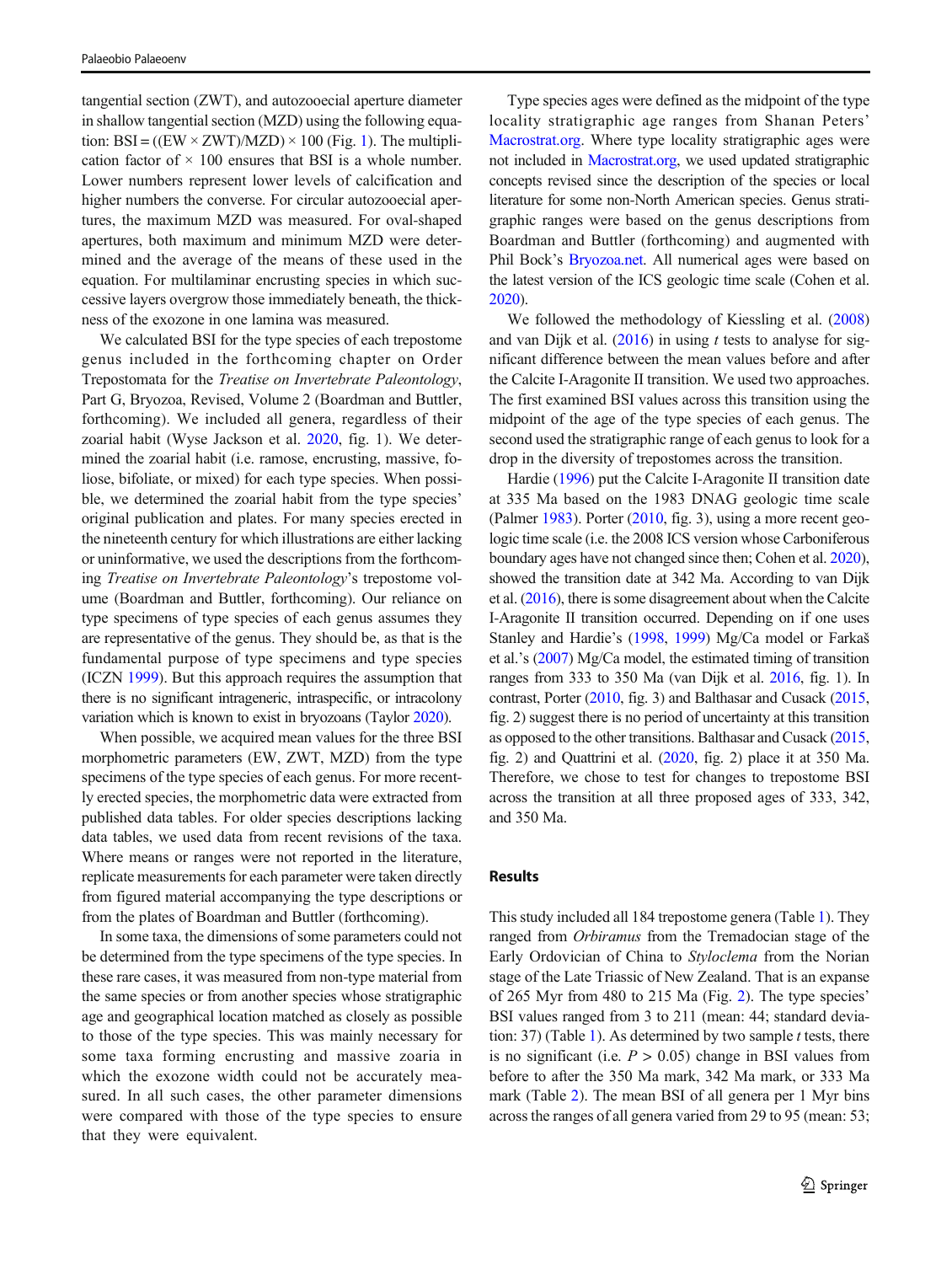<span id="page-3-0"></span>

Fig. 2 Trepostome Bryozoan Skeletal Index (BSI) over geologic time based on each genus' type species mean age and the mean BSI per million years. Three different proposed ages for the transition from the

Calcite I Sea to the Aragonite II Sea are shown by the shaded red box. Left edge of shaded box is 350 Ma, vertical line in centre is 342 Ma, and right edge of shaded box is 333 Ma

standard deviation: 14) (Fig. 2). There is essentially no change in mean BSI values at either the 350 Ma mark (47.5 before and after), 342 Ma mark (45.6 before and after), or 333 Ma (45.6 before and after).

Does the lack of change in BSI values hold up for individual zoarial types? There are not enough foliose and bifoliate trepostomes  $(n = 6)$ , so they were excluded from this additional analysis. Genera whose type species are ramose or most commonly ramose  $(n = 125)$  showed no significant change in BSI across the Calcite I Sea/Aragonite II Sea transition, regardless of which of the three transition ages were chosen (two sample ttests,  $P > 0.05$ , Table [2\)](#page-7-0). Genera whose type species are encrusting or most commonly encrusting  $(n = 38)$  showed no significant change in BSI across the Calcite I Sea/Aragonite II Sea transition, regardless of which of the three transition ages were chosen (two sample t tests,  $P > 0.05$ , Table [2](#page-7-0)). Finally, genera whose type species are massive  $(n = 15)$  showed no significant change in BSI across the Calcite I Sea/Aragonite II Sea transition, regardless of which of the three transition ages were chosen (two sample *t* tests,  $P > 0.05$ , Table [2\)](#page-7-0). Therefore, the pattern of lack of change in degree of calcification in response to changes in seawater chemistry is robust across each trepostome zoarial habit. Additionally, there is no change in genus-level trepostome diversity, originations, or extinctions across this transition (Fig. [3\)](#page-7-0).

#### Discussion and conclusions

There was no significant decrease in BSI values as the calcitic trepostomes transitioned from the Calcite I Sea into the Aragonite II Sea (Table [2](#page-7-0), Fig. 2). There was no change in diversity at either the 350 Ma mark (27 genera before and after), 342 Ma mark (26 genera before and after), or 333 Ma (26 genera before and after) (Fig. [3](#page-7-0)). In addition to the diversity graph being relatively flat during the transition, there was essentially no change in origination or extinction rate (Fig. [3\)](#page-7-0). If trepostomes were responding to the changing ocean chemistry structurally, then one would expect new taxa to appear as trepostome systematics is based on skeletal structures. Trepostomes were structurally resilient to whatever was changing in seawater at the transition. If trepostomes were passive hypercalcifiers, then one would expect a drop in BSI values as the calcitic trepostomes transitioned from the Calcite I Sea into the Aragonite II Sea. If trepostomes were passive hypercalcifiers, then one could expect a macroevolutionary drop in diversity as the calcitic trepostomes transitioned from the Calcite I Sea into the Aragonite II Sea.

In contrast, two prominent diversity drops are visible in Fig. [3](#page-7-0) and mark the mass extinctions defining the Ordovician-Silurian boundary (444 Ma; Sheehan [2001;](#page-9-0) Bond and Gasby [2020\)](#page-8-0) and Permian-Triassic boundary (251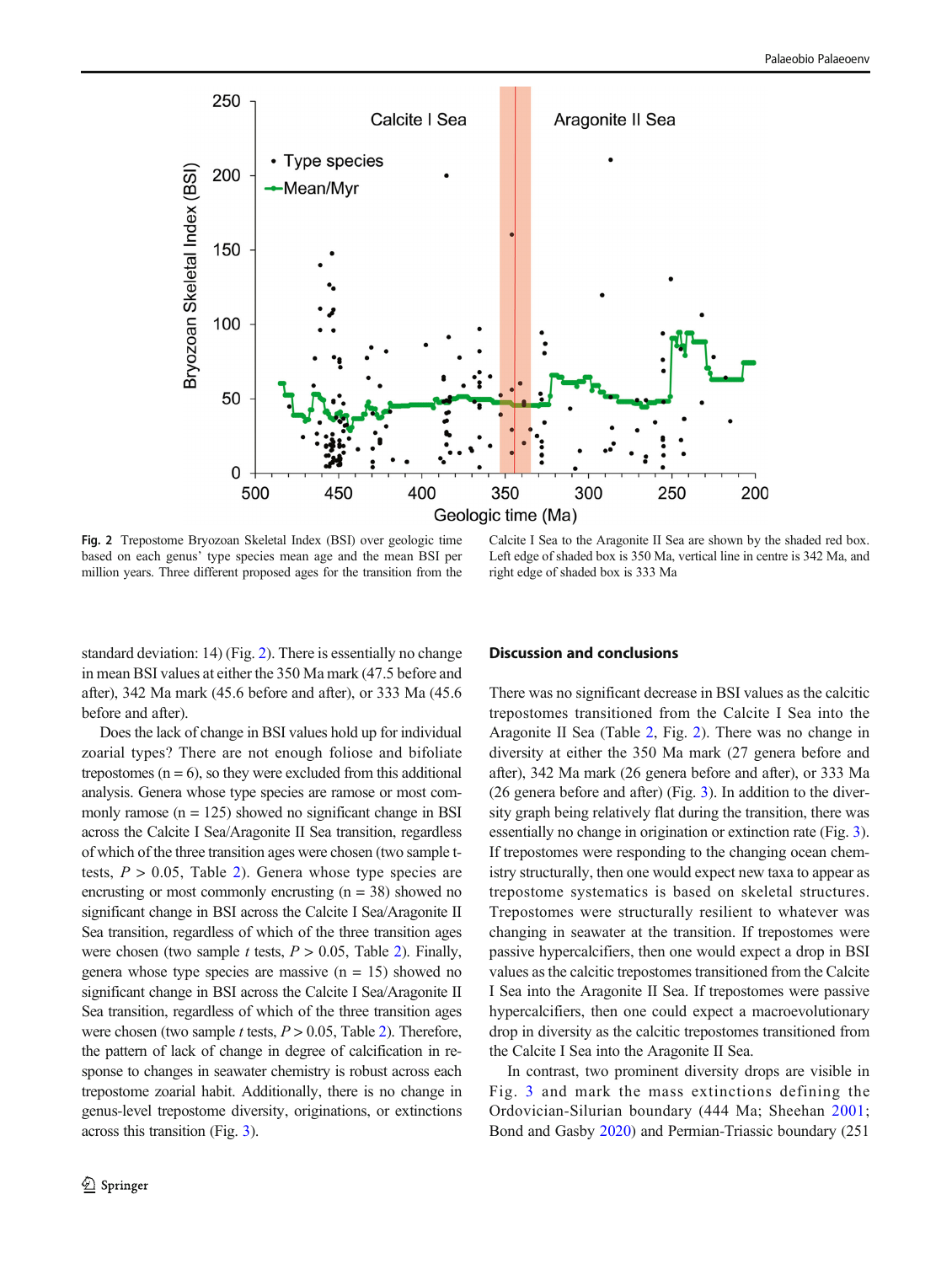<span id="page-4-0"></span>

|  | Table 1 Trepostome genera Bryozoan Skeletal Index (BSI) values, type species ages, and genera age ranges. Arranged by type species age. |  |  |  |  |
|--|-----------------------------------------------------------------------------------------------------------------------------------------|--|--|--|--|
|--|-----------------------------------------------------------------------------------------------------------------------------------------|--|--|--|--|

| 35.0<br>215.0<br>227.0<br>208.5<br>Styloclema<br>morozovae<br>64.3<br>217.8<br>227.0<br>208.5<br>Buria<br>improvisa<br>78.1<br>225.0<br>227.0<br>Metastenodiscus<br>zealandicus<br>201.3<br>47.4<br>232.0<br>237.0<br>201.3<br>Dyscritellopsis<br>isoseptatus<br>106.3<br>232.0<br>247.2<br>227.0<br>Zozariella<br>stellata<br>ordinata<br>36.5<br>242.7<br>247.2<br>242.0<br>Phragmotrypa<br>12.9<br>243.0<br>244.0<br>242.0<br>Reptonoditrypa<br>cautica<br>22.2<br>242.0<br>208.5<br>orientalis<br>244.5<br>Tebitopora<br>83.4<br>244.6<br>247.2<br>Vysokella<br>acanthostylica<br>242.0<br>130.6<br>250.7<br>251.9<br>201.3<br>Arcticopora<br>christiei<br>47.9<br>255.0<br>259.1<br>Iraidina<br>251.9<br>damperovi<br>259.1<br>Neoeridocampylus<br>68.8<br>255.0<br>251.9<br>rarus<br>358.9<br>Parastenodiscus<br>nevolinae<br>12.0<br>255.0<br>251.9<br>18.1<br>255.0<br>273.0<br>251.9<br>Ruzhencevia<br>elegans<br>borealis<br>76.2<br>255.5<br>259.1<br>Anisotrypella<br>251.9<br>3.8<br>255.5<br>298.9<br>251.9<br>Maychella<br>tuberculata<br>23.9<br>255.5<br>259.1<br>Permolioclema<br>iraidae<br>251.9<br>93.9<br>255.5<br>273.0<br>251.9<br>Permopora<br>prima<br>22.5<br>255.5<br>268.8<br>251.9<br>Ulrichotrypella<br>kapitzae<br>260.0<br>298.9<br>251.9<br>34.3<br>Araxopora<br>spinigera var. araxensis<br>49.2<br>265.5<br>268.8<br>265.1<br>Autospinifera<br>rossae<br>Stellahexaformis<br>11.2<br>265.5<br>273.0<br>251.9<br>gersterensis<br>$7.8\,$<br>266.0<br>268.8<br>265.1<br>Utgaardostylus<br>stylata<br>28.9<br>290.1<br>pulchra<br>270.8<br>251.9<br>Neoeridotrypella<br>49.2<br>Dyscritellina<br>clivosa<br>270.9<br>293.5<br>259.1<br>13.3<br>290.1<br>Crockfordia<br>multinodata<br>274.3<br>265.1<br>svalbardensis<br>20.0<br>285.0<br>293.5<br>283.5<br>Toulapora<br>30.4<br>285.9<br>298.9<br>251.9<br>Ulrichotrypa<br>ramulosa<br>51.1<br>286.8<br>298.9<br>peculiaris<br>273.0<br>Nansenopora<br>210.7<br>286.8<br>323.2<br>230.0<br>Stenodiscus<br>moniliformis<br>298.9<br>Paramaychellina<br>16.0<br>287.0<br>251.9<br>spinosa<br>293.5<br>15.0<br>290.0<br>251.9<br>Hinganella<br>laeviuscula<br>119.8<br>291.8<br>358.9<br>251.9<br>Stenopora<br>tasmaniensis<br>305.4<br>307.0<br>303.7<br>Crustoporella<br>alekseevi<br>14.9<br>3.0<br>308.0<br>315.2<br>307.0<br>Mishulgella<br>stellata<br>43.5<br>323.2<br>Rhombotrypella<br>astragaloides<br>311.1<br>251.9<br>330.9<br>shishovae<br>87.1<br>326.0<br>319.0<br>Dunaevella<br>80.6<br>326.5<br>427.4<br>323.2<br>Anisotrypa<br>spinulosa<br>419.2<br>Pseudobatostomella<br>34.1<br>326.5<br>201.3<br>symmetrica<br>Callocladia<br>17.5<br>328.0<br>443.8<br>298.9<br>romingeri<br>21.2<br>358.9<br>Coeloclemis<br>tumida<br>328.0<br>251.9<br>94.4<br>328.0<br>Dyscritella<br>insigne<br>419.2<br>201.3<br>49.6<br>328.0<br>358.9<br>323.2<br>Idioclema<br>regularis<br>frondosa<br>$7.0\,$<br>328.0<br>358.9<br>323.2<br>Pycnopora<br>Stenocladia<br>12.4<br>328.0<br>358.9<br>323.2<br>robusta<br>11.9<br>328.0<br>330.9<br>323.2<br>Stenoporella<br>elegans<br>aliena<br>53.4<br>328.9<br>358.9<br>251.9<br>Maychellina<br>25.0<br>330.9<br>330.9<br>323.2<br>Astralochoma<br>helenae<br>29.4<br>334.9<br>298.9<br>Nipponostenopora<br>elegantula<br>358.9<br>45.9<br>338.8<br>Hinaclema<br>hinaensis<br>358.9<br>283.5<br>48.0<br>lobatum<br>338.8<br>358.9<br>323.2<br>Hunanopora<br>20.3<br>338.8<br>330.9<br>Stenophragmidium<br>sinensis<br>346.7<br>47.3<br>338.8<br>387.7<br>330.9<br>subtomiensis<br>Triznotrypa<br>60.4<br>Leioclema<br>concentrica<br>341.0<br>485.4<br>201.3<br>60.5<br>341.0<br>358.9<br>298.9<br>Nikiforopora<br>punctata<br>29.2<br>346.0<br>Cyclopora<br>358.9<br>323.2<br>fungia<br>13.7<br>323.2<br>Proutella<br>discoidea<br>346.0<br>358.9<br>Tabulipora<br>nalvkini<br>56.2<br>346.0<br>419.0<br>251.9<br>160.4<br>358.9<br>283.5<br>Tabuliporella<br>urii<br>346.0<br>52.5<br>352.8<br>372.2<br>346.7<br>Raissiella<br>bystrensis<br>39.4<br>352.8<br>358.9<br>323.2<br>Volnovachia<br>distincta<br>65.1<br>359.0<br>358.9<br>346.7<br>Aisenvergia<br>cylindrica<br>tuberculata<br>18.3<br>359.0<br>407.6<br>323.2<br>Crustopora<br>358.9<br>Armillopora<br>sinensis<br>61.1<br>365.5<br>372.2 | Genus | Type species | Bryozoan Skeletal<br>Index (BSI) | Type species<br>age (Ma) | Lower range<br>of genus (Ma) | Upper range<br>of genus (Ma) |
|------------------------------------------------------------------------------------------------------------------------------------------------------------------------------------------------------------------------------------------------------------------------------------------------------------------------------------------------------------------------------------------------------------------------------------------------------------------------------------------------------------------------------------------------------------------------------------------------------------------------------------------------------------------------------------------------------------------------------------------------------------------------------------------------------------------------------------------------------------------------------------------------------------------------------------------------------------------------------------------------------------------------------------------------------------------------------------------------------------------------------------------------------------------------------------------------------------------------------------------------------------------------------------------------------------------------------------------------------------------------------------------------------------------------------------------------------------------------------------------------------------------------------------------------------------------------------------------------------------------------------------------------------------------------------------------------------------------------------------------------------------------------------------------------------------------------------------------------------------------------------------------------------------------------------------------------------------------------------------------------------------------------------------------------------------------------------------------------------------------------------------------------------------------------------------------------------------------------------------------------------------------------------------------------------------------------------------------------------------------------------------------------------------------------------------------------------------------------------------------------------------------------------------------------------------------------------------------------------------------------------------------------------------------------------------------------------------------------------------------------------------------------------------------------------------------------------------------------------------------------------------------------------------------------------------------------------------------------------------------------------------------------------------------------------------------------------------------------------------------------------------------------------------------------------------------------------------------------------------------------------------------------------------------------------------------------------------------------------------------------------------------------------------------------------------------------------------------------------------------------------------------------------------------------------------------------------------------------------------------------------------------------------------------------------------------------------------------------------------------------------------------------------------------------------------------------------------------------------------------------------------------------------------------------------------------------------------------------------------------------------------------------------------------------------------------------------------------------------------------------------------------------------------------------------------------------------------------------------------------|-------|--------------|----------------------------------|--------------------------|------------------------------|------------------------------|
|                                                                                                                                                                                                                                                                                                                                                                                                                                                                                                                                                                                                                                                                                                                                                                                                                                                                                                                                                                                                                                                                                                                                                                                                                                                                                                                                                                                                                                                                                                                                                                                                                                                                                                                                                                                                                                                                                                                                                                                                                                                                                                                                                                                                                                                                                                                                                                                                                                                                                                                                                                                                                                                                                                                                                                                                                                                                                                                                                                                                                                                                                                                                                                                                                                                                                                                                                                                                                                                                                                                                                                                                                                                                                                                                                                                                                                                                                                                                                                                                                                                                                                                                                                                                                                          |       |              |                                  |                          |                              |                              |
|                                                                                                                                                                                                                                                                                                                                                                                                                                                                                                                                                                                                                                                                                                                                                                                                                                                                                                                                                                                                                                                                                                                                                                                                                                                                                                                                                                                                                                                                                                                                                                                                                                                                                                                                                                                                                                                                                                                                                                                                                                                                                                                                                                                                                                                                                                                                                                                                                                                                                                                                                                                                                                                                                                                                                                                                                                                                                                                                                                                                                                                                                                                                                                                                                                                                                                                                                                                                                                                                                                                                                                                                                                                                                                                                                                                                                                                                                                                                                                                                                                                                                                                                                                                                                                          |       |              |                                  |                          |                              |                              |
|                                                                                                                                                                                                                                                                                                                                                                                                                                                                                                                                                                                                                                                                                                                                                                                                                                                                                                                                                                                                                                                                                                                                                                                                                                                                                                                                                                                                                                                                                                                                                                                                                                                                                                                                                                                                                                                                                                                                                                                                                                                                                                                                                                                                                                                                                                                                                                                                                                                                                                                                                                                                                                                                                                                                                                                                                                                                                                                                                                                                                                                                                                                                                                                                                                                                                                                                                                                                                                                                                                                                                                                                                                                                                                                                                                                                                                                                                                                                                                                                                                                                                                                                                                                                                                          |       |              |                                  |                          |                              |                              |
|                                                                                                                                                                                                                                                                                                                                                                                                                                                                                                                                                                                                                                                                                                                                                                                                                                                                                                                                                                                                                                                                                                                                                                                                                                                                                                                                                                                                                                                                                                                                                                                                                                                                                                                                                                                                                                                                                                                                                                                                                                                                                                                                                                                                                                                                                                                                                                                                                                                                                                                                                                                                                                                                                                                                                                                                                                                                                                                                                                                                                                                                                                                                                                                                                                                                                                                                                                                                                                                                                                                                                                                                                                                                                                                                                                                                                                                                                                                                                                                                                                                                                                                                                                                                                                          |       |              |                                  |                          |                              |                              |
|                                                                                                                                                                                                                                                                                                                                                                                                                                                                                                                                                                                                                                                                                                                                                                                                                                                                                                                                                                                                                                                                                                                                                                                                                                                                                                                                                                                                                                                                                                                                                                                                                                                                                                                                                                                                                                                                                                                                                                                                                                                                                                                                                                                                                                                                                                                                                                                                                                                                                                                                                                                                                                                                                                                                                                                                                                                                                                                                                                                                                                                                                                                                                                                                                                                                                                                                                                                                                                                                                                                                                                                                                                                                                                                                                                                                                                                                                                                                                                                                                                                                                                                                                                                                                                          |       |              |                                  |                          |                              |                              |
|                                                                                                                                                                                                                                                                                                                                                                                                                                                                                                                                                                                                                                                                                                                                                                                                                                                                                                                                                                                                                                                                                                                                                                                                                                                                                                                                                                                                                                                                                                                                                                                                                                                                                                                                                                                                                                                                                                                                                                                                                                                                                                                                                                                                                                                                                                                                                                                                                                                                                                                                                                                                                                                                                                                                                                                                                                                                                                                                                                                                                                                                                                                                                                                                                                                                                                                                                                                                                                                                                                                                                                                                                                                                                                                                                                                                                                                                                                                                                                                                                                                                                                                                                                                                                                          |       |              |                                  |                          |                              |                              |
|                                                                                                                                                                                                                                                                                                                                                                                                                                                                                                                                                                                                                                                                                                                                                                                                                                                                                                                                                                                                                                                                                                                                                                                                                                                                                                                                                                                                                                                                                                                                                                                                                                                                                                                                                                                                                                                                                                                                                                                                                                                                                                                                                                                                                                                                                                                                                                                                                                                                                                                                                                                                                                                                                                                                                                                                                                                                                                                                                                                                                                                                                                                                                                                                                                                                                                                                                                                                                                                                                                                                                                                                                                                                                                                                                                                                                                                                                                                                                                                                                                                                                                                                                                                                                                          |       |              |                                  |                          |                              |                              |
|                                                                                                                                                                                                                                                                                                                                                                                                                                                                                                                                                                                                                                                                                                                                                                                                                                                                                                                                                                                                                                                                                                                                                                                                                                                                                                                                                                                                                                                                                                                                                                                                                                                                                                                                                                                                                                                                                                                                                                                                                                                                                                                                                                                                                                                                                                                                                                                                                                                                                                                                                                                                                                                                                                                                                                                                                                                                                                                                                                                                                                                                                                                                                                                                                                                                                                                                                                                                                                                                                                                                                                                                                                                                                                                                                                                                                                                                                                                                                                                                                                                                                                                                                                                                                                          |       |              |                                  |                          |                              |                              |
|                                                                                                                                                                                                                                                                                                                                                                                                                                                                                                                                                                                                                                                                                                                                                                                                                                                                                                                                                                                                                                                                                                                                                                                                                                                                                                                                                                                                                                                                                                                                                                                                                                                                                                                                                                                                                                                                                                                                                                                                                                                                                                                                                                                                                                                                                                                                                                                                                                                                                                                                                                                                                                                                                                                                                                                                                                                                                                                                                                                                                                                                                                                                                                                                                                                                                                                                                                                                                                                                                                                                                                                                                                                                                                                                                                                                                                                                                                                                                                                                                                                                                                                                                                                                                                          |       |              |                                  |                          |                              |                              |
|                                                                                                                                                                                                                                                                                                                                                                                                                                                                                                                                                                                                                                                                                                                                                                                                                                                                                                                                                                                                                                                                                                                                                                                                                                                                                                                                                                                                                                                                                                                                                                                                                                                                                                                                                                                                                                                                                                                                                                                                                                                                                                                                                                                                                                                                                                                                                                                                                                                                                                                                                                                                                                                                                                                                                                                                                                                                                                                                                                                                                                                                                                                                                                                                                                                                                                                                                                                                                                                                                                                                                                                                                                                                                                                                                                                                                                                                                                                                                                                                                                                                                                                                                                                                                                          |       |              |                                  |                          |                              |                              |
|                                                                                                                                                                                                                                                                                                                                                                                                                                                                                                                                                                                                                                                                                                                                                                                                                                                                                                                                                                                                                                                                                                                                                                                                                                                                                                                                                                                                                                                                                                                                                                                                                                                                                                                                                                                                                                                                                                                                                                                                                                                                                                                                                                                                                                                                                                                                                                                                                                                                                                                                                                                                                                                                                                                                                                                                                                                                                                                                                                                                                                                                                                                                                                                                                                                                                                                                                                                                                                                                                                                                                                                                                                                                                                                                                                                                                                                                                                                                                                                                                                                                                                                                                                                                                                          |       |              |                                  |                          |                              |                              |
|                                                                                                                                                                                                                                                                                                                                                                                                                                                                                                                                                                                                                                                                                                                                                                                                                                                                                                                                                                                                                                                                                                                                                                                                                                                                                                                                                                                                                                                                                                                                                                                                                                                                                                                                                                                                                                                                                                                                                                                                                                                                                                                                                                                                                                                                                                                                                                                                                                                                                                                                                                                                                                                                                                                                                                                                                                                                                                                                                                                                                                                                                                                                                                                                                                                                                                                                                                                                                                                                                                                                                                                                                                                                                                                                                                                                                                                                                                                                                                                                                                                                                                                                                                                                                                          |       |              |                                  |                          |                              |                              |
|                                                                                                                                                                                                                                                                                                                                                                                                                                                                                                                                                                                                                                                                                                                                                                                                                                                                                                                                                                                                                                                                                                                                                                                                                                                                                                                                                                                                                                                                                                                                                                                                                                                                                                                                                                                                                                                                                                                                                                                                                                                                                                                                                                                                                                                                                                                                                                                                                                                                                                                                                                                                                                                                                                                                                                                                                                                                                                                                                                                                                                                                                                                                                                                                                                                                                                                                                                                                                                                                                                                                                                                                                                                                                                                                                                                                                                                                                                                                                                                                                                                                                                                                                                                                                                          |       |              |                                  |                          |                              |                              |
|                                                                                                                                                                                                                                                                                                                                                                                                                                                                                                                                                                                                                                                                                                                                                                                                                                                                                                                                                                                                                                                                                                                                                                                                                                                                                                                                                                                                                                                                                                                                                                                                                                                                                                                                                                                                                                                                                                                                                                                                                                                                                                                                                                                                                                                                                                                                                                                                                                                                                                                                                                                                                                                                                                                                                                                                                                                                                                                                                                                                                                                                                                                                                                                                                                                                                                                                                                                                                                                                                                                                                                                                                                                                                                                                                                                                                                                                                                                                                                                                                                                                                                                                                                                                                                          |       |              |                                  |                          |                              |                              |
|                                                                                                                                                                                                                                                                                                                                                                                                                                                                                                                                                                                                                                                                                                                                                                                                                                                                                                                                                                                                                                                                                                                                                                                                                                                                                                                                                                                                                                                                                                                                                                                                                                                                                                                                                                                                                                                                                                                                                                                                                                                                                                                                                                                                                                                                                                                                                                                                                                                                                                                                                                                                                                                                                                                                                                                                                                                                                                                                                                                                                                                                                                                                                                                                                                                                                                                                                                                                                                                                                                                                                                                                                                                                                                                                                                                                                                                                                                                                                                                                                                                                                                                                                                                                                                          |       |              |                                  |                          |                              |                              |
|                                                                                                                                                                                                                                                                                                                                                                                                                                                                                                                                                                                                                                                                                                                                                                                                                                                                                                                                                                                                                                                                                                                                                                                                                                                                                                                                                                                                                                                                                                                                                                                                                                                                                                                                                                                                                                                                                                                                                                                                                                                                                                                                                                                                                                                                                                                                                                                                                                                                                                                                                                                                                                                                                                                                                                                                                                                                                                                                                                                                                                                                                                                                                                                                                                                                                                                                                                                                                                                                                                                                                                                                                                                                                                                                                                                                                                                                                                                                                                                                                                                                                                                                                                                                                                          |       |              |                                  |                          |                              |                              |
|                                                                                                                                                                                                                                                                                                                                                                                                                                                                                                                                                                                                                                                                                                                                                                                                                                                                                                                                                                                                                                                                                                                                                                                                                                                                                                                                                                                                                                                                                                                                                                                                                                                                                                                                                                                                                                                                                                                                                                                                                                                                                                                                                                                                                                                                                                                                                                                                                                                                                                                                                                                                                                                                                                                                                                                                                                                                                                                                                                                                                                                                                                                                                                                                                                                                                                                                                                                                                                                                                                                                                                                                                                                                                                                                                                                                                                                                                                                                                                                                                                                                                                                                                                                                                                          |       |              |                                  |                          |                              |                              |
|                                                                                                                                                                                                                                                                                                                                                                                                                                                                                                                                                                                                                                                                                                                                                                                                                                                                                                                                                                                                                                                                                                                                                                                                                                                                                                                                                                                                                                                                                                                                                                                                                                                                                                                                                                                                                                                                                                                                                                                                                                                                                                                                                                                                                                                                                                                                                                                                                                                                                                                                                                                                                                                                                                                                                                                                                                                                                                                                                                                                                                                                                                                                                                                                                                                                                                                                                                                                                                                                                                                                                                                                                                                                                                                                                                                                                                                                                                                                                                                                                                                                                                                                                                                                                                          |       |              |                                  |                          |                              |                              |
|                                                                                                                                                                                                                                                                                                                                                                                                                                                                                                                                                                                                                                                                                                                                                                                                                                                                                                                                                                                                                                                                                                                                                                                                                                                                                                                                                                                                                                                                                                                                                                                                                                                                                                                                                                                                                                                                                                                                                                                                                                                                                                                                                                                                                                                                                                                                                                                                                                                                                                                                                                                                                                                                                                                                                                                                                                                                                                                                                                                                                                                                                                                                                                                                                                                                                                                                                                                                                                                                                                                                                                                                                                                                                                                                                                                                                                                                                                                                                                                                                                                                                                                                                                                                                                          |       |              |                                  |                          |                              |                              |
|                                                                                                                                                                                                                                                                                                                                                                                                                                                                                                                                                                                                                                                                                                                                                                                                                                                                                                                                                                                                                                                                                                                                                                                                                                                                                                                                                                                                                                                                                                                                                                                                                                                                                                                                                                                                                                                                                                                                                                                                                                                                                                                                                                                                                                                                                                                                                                                                                                                                                                                                                                                                                                                                                                                                                                                                                                                                                                                                                                                                                                                                                                                                                                                                                                                                                                                                                                                                                                                                                                                                                                                                                                                                                                                                                                                                                                                                                                                                                                                                                                                                                                                                                                                                                                          |       |              |                                  |                          |                              |                              |
|                                                                                                                                                                                                                                                                                                                                                                                                                                                                                                                                                                                                                                                                                                                                                                                                                                                                                                                                                                                                                                                                                                                                                                                                                                                                                                                                                                                                                                                                                                                                                                                                                                                                                                                                                                                                                                                                                                                                                                                                                                                                                                                                                                                                                                                                                                                                                                                                                                                                                                                                                                                                                                                                                                                                                                                                                                                                                                                                                                                                                                                                                                                                                                                                                                                                                                                                                                                                                                                                                                                                                                                                                                                                                                                                                                                                                                                                                                                                                                                                                                                                                                                                                                                                                                          |       |              |                                  |                          |                              |                              |
|                                                                                                                                                                                                                                                                                                                                                                                                                                                                                                                                                                                                                                                                                                                                                                                                                                                                                                                                                                                                                                                                                                                                                                                                                                                                                                                                                                                                                                                                                                                                                                                                                                                                                                                                                                                                                                                                                                                                                                                                                                                                                                                                                                                                                                                                                                                                                                                                                                                                                                                                                                                                                                                                                                                                                                                                                                                                                                                                                                                                                                                                                                                                                                                                                                                                                                                                                                                                                                                                                                                                                                                                                                                                                                                                                                                                                                                                                                                                                                                                                                                                                                                                                                                                                                          |       |              |                                  |                          |                              |                              |
|                                                                                                                                                                                                                                                                                                                                                                                                                                                                                                                                                                                                                                                                                                                                                                                                                                                                                                                                                                                                                                                                                                                                                                                                                                                                                                                                                                                                                                                                                                                                                                                                                                                                                                                                                                                                                                                                                                                                                                                                                                                                                                                                                                                                                                                                                                                                                                                                                                                                                                                                                                                                                                                                                                                                                                                                                                                                                                                                                                                                                                                                                                                                                                                                                                                                                                                                                                                                                                                                                                                                                                                                                                                                                                                                                                                                                                                                                                                                                                                                                                                                                                                                                                                                                                          |       |              |                                  |                          |                              |                              |
|                                                                                                                                                                                                                                                                                                                                                                                                                                                                                                                                                                                                                                                                                                                                                                                                                                                                                                                                                                                                                                                                                                                                                                                                                                                                                                                                                                                                                                                                                                                                                                                                                                                                                                                                                                                                                                                                                                                                                                                                                                                                                                                                                                                                                                                                                                                                                                                                                                                                                                                                                                                                                                                                                                                                                                                                                                                                                                                                                                                                                                                                                                                                                                                                                                                                                                                                                                                                                                                                                                                                                                                                                                                                                                                                                                                                                                                                                                                                                                                                                                                                                                                                                                                                                                          |       |              |                                  |                          |                              |                              |
|                                                                                                                                                                                                                                                                                                                                                                                                                                                                                                                                                                                                                                                                                                                                                                                                                                                                                                                                                                                                                                                                                                                                                                                                                                                                                                                                                                                                                                                                                                                                                                                                                                                                                                                                                                                                                                                                                                                                                                                                                                                                                                                                                                                                                                                                                                                                                                                                                                                                                                                                                                                                                                                                                                                                                                                                                                                                                                                                                                                                                                                                                                                                                                                                                                                                                                                                                                                                                                                                                                                                                                                                                                                                                                                                                                                                                                                                                                                                                                                                                                                                                                                                                                                                                                          |       |              |                                  |                          |                              |                              |
|                                                                                                                                                                                                                                                                                                                                                                                                                                                                                                                                                                                                                                                                                                                                                                                                                                                                                                                                                                                                                                                                                                                                                                                                                                                                                                                                                                                                                                                                                                                                                                                                                                                                                                                                                                                                                                                                                                                                                                                                                                                                                                                                                                                                                                                                                                                                                                                                                                                                                                                                                                                                                                                                                                                                                                                                                                                                                                                                                                                                                                                                                                                                                                                                                                                                                                                                                                                                                                                                                                                                                                                                                                                                                                                                                                                                                                                                                                                                                                                                                                                                                                                                                                                                                                          |       |              |                                  |                          |                              |                              |
|                                                                                                                                                                                                                                                                                                                                                                                                                                                                                                                                                                                                                                                                                                                                                                                                                                                                                                                                                                                                                                                                                                                                                                                                                                                                                                                                                                                                                                                                                                                                                                                                                                                                                                                                                                                                                                                                                                                                                                                                                                                                                                                                                                                                                                                                                                                                                                                                                                                                                                                                                                                                                                                                                                                                                                                                                                                                                                                                                                                                                                                                                                                                                                                                                                                                                                                                                                                                                                                                                                                                                                                                                                                                                                                                                                                                                                                                                                                                                                                                                                                                                                                                                                                                                                          |       |              |                                  |                          |                              |                              |
|                                                                                                                                                                                                                                                                                                                                                                                                                                                                                                                                                                                                                                                                                                                                                                                                                                                                                                                                                                                                                                                                                                                                                                                                                                                                                                                                                                                                                                                                                                                                                                                                                                                                                                                                                                                                                                                                                                                                                                                                                                                                                                                                                                                                                                                                                                                                                                                                                                                                                                                                                                                                                                                                                                                                                                                                                                                                                                                                                                                                                                                                                                                                                                                                                                                                                                                                                                                                                                                                                                                                                                                                                                                                                                                                                                                                                                                                                                                                                                                                                                                                                                                                                                                                                                          |       |              |                                  |                          |                              |                              |
|                                                                                                                                                                                                                                                                                                                                                                                                                                                                                                                                                                                                                                                                                                                                                                                                                                                                                                                                                                                                                                                                                                                                                                                                                                                                                                                                                                                                                                                                                                                                                                                                                                                                                                                                                                                                                                                                                                                                                                                                                                                                                                                                                                                                                                                                                                                                                                                                                                                                                                                                                                                                                                                                                                                                                                                                                                                                                                                                                                                                                                                                                                                                                                                                                                                                                                                                                                                                                                                                                                                                                                                                                                                                                                                                                                                                                                                                                                                                                                                                                                                                                                                                                                                                                                          |       |              |                                  |                          |                              |                              |
|                                                                                                                                                                                                                                                                                                                                                                                                                                                                                                                                                                                                                                                                                                                                                                                                                                                                                                                                                                                                                                                                                                                                                                                                                                                                                                                                                                                                                                                                                                                                                                                                                                                                                                                                                                                                                                                                                                                                                                                                                                                                                                                                                                                                                                                                                                                                                                                                                                                                                                                                                                                                                                                                                                                                                                                                                                                                                                                                                                                                                                                                                                                                                                                                                                                                                                                                                                                                                                                                                                                                                                                                                                                                                                                                                                                                                                                                                                                                                                                                                                                                                                                                                                                                                                          |       |              |                                  |                          |                              |                              |
|                                                                                                                                                                                                                                                                                                                                                                                                                                                                                                                                                                                                                                                                                                                                                                                                                                                                                                                                                                                                                                                                                                                                                                                                                                                                                                                                                                                                                                                                                                                                                                                                                                                                                                                                                                                                                                                                                                                                                                                                                                                                                                                                                                                                                                                                                                                                                                                                                                                                                                                                                                                                                                                                                                                                                                                                                                                                                                                                                                                                                                                                                                                                                                                                                                                                                                                                                                                                                                                                                                                                                                                                                                                                                                                                                                                                                                                                                                                                                                                                                                                                                                                                                                                                                                          |       |              |                                  |                          |                              |                              |
|                                                                                                                                                                                                                                                                                                                                                                                                                                                                                                                                                                                                                                                                                                                                                                                                                                                                                                                                                                                                                                                                                                                                                                                                                                                                                                                                                                                                                                                                                                                                                                                                                                                                                                                                                                                                                                                                                                                                                                                                                                                                                                                                                                                                                                                                                                                                                                                                                                                                                                                                                                                                                                                                                                                                                                                                                                                                                                                                                                                                                                                                                                                                                                                                                                                                                                                                                                                                                                                                                                                                                                                                                                                                                                                                                                                                                                                                                                                                                                                                                                                                                                                                                                                                                                          |       |              |                                  |                          |                              |                              |
|                                                                                                                                                                                                                                                                                                                                                                                                                                                                                                                                                                                                                                                                                                                                                                                                                                                                                                                                                                                                                                                                                                                                                                                                                                                                                                                                                                                                                                                                                                                                                                                                                                                                                                                                                                                                                                                                                                                                                                                                                                                                                                                                                                                                                                                                                                                                                                                                                                                                                                                                                                                                                                                                                                                                                                                                                                                                                                                                                                                                                                                                                                                                                                                                                                                                                                                                                                                                                                                                                                                                                                                                                                                                                                                                                                                                                                                                                                                                                                                                                                                                                                                                                                                                                                          |       |              |                                  |                          |                              |                              |
|                                                                                                                                                                                                                                                                                                                                                                                                                                                                                                                                                                                                                                                                                                                                                                                                                                                                                                                                                                                                                                                                                                                                                                                                                                                                                                                                                                                                                                                                                                                                                                                                                                                                                                                                                                                                                                                                                                                                                                                                                                                                                                                                                                                                                                                                                                                                                                                                                                                                                                                                                                                                                                                                                                                                                                                                                                                                                                                                                                                                                                                                                                                                                                                                                                                                                                                                                                                                                                                                                                                                                                                                                                                                                                                                                                                                                                                                                                                                                                                                                                                                                                                                                                                                                                          |       |              |                                  |                          |                              |                              |
|                                                                                                                                                                                                                                                                                                                                                                                                                                                                                                                                                                                                                                                                                                                                                                                                                                                                                                                                                                                                                                                                                                                                                                                                                                                                                                                                                                                                                                                                                                                                                                                                                                                                                                                                                                                                                                                                                                                                                                                                                                                                                                                                                                                                                                                                                                                                                                                                                                                                                                                                                                                                                                                                                                                                                                                                                                                                                                                                                                                                                                                                                                                                                                                                                                                                                                                                                                                                                                                                                                                                                                                                                                                                                                                                                                                                                                                                                                                                                                                                                                                                                                                                                                                                                                          |       |              |                                  |                          |                              |                              |
|                                                                                                                                                                                                                                                                                                                                                                                                                                                                                                                                                                                                                                                                                                                                                                                                                                                                                                                                                                                                                                                                                                                                                                                                                                                                                                                                                                                                                                                                                                                                                                                                                                                                                                                                                                                                                                                                                                                                                                                                                                                                                                                                                                                                                                                                                                                                                                                                                                                                                                                                                                                                                                                                                                                                                                                                                                                                                                                                                                                                                                                                                                                                                                                                                                                                                                                                                                                                                                                                                                                                                                                                                                                                                                                                                                                                                                                                                                                                                                                                                                                                                                                                                                                                                                          |       |              |                                  |                          |                              |                              |
|                                                                                                                                                                                                                                                                                                                                                                                                                                                                                                                                                                                                                                                                                                                                                                                                                                                                                                                                                                                                                                                                                                                                                                                                                                                                                                                                                                                                                                                                                                                                                                                                                                                                                                                                                                                                                                                                                                                                                                                                                                                                                                                                                                                                                                                                                                                                                                                                                                                                                                                                                                                                                                                                                                                                                                                                                                                                                                                                                                                                                                                                                                                                                                                                                                                                                                                                                                                                                                                                                                                                                                                                                                                                                                                                                                                                                                                                                                                                                                                                                                                                                                                                                                                                                                          |       |              |                                  |                          |                              |                              |
|                                                                                                                                                                                                                                                                                                                                                                                                                                                                                                                                                                                                                                                                                                                                                                                                                                                                                                                                                                                                                                                                                                                                                                                                                                                                                                                                                                                                                                                                                                                                                                                                                                                                                                                                                                                                                                                                                                                                                                                                                                                                                                                                                                                                                                                                                                                                                                                                                                                                                                                                                                                                                                                                                                                                                                                                                                                                                                                                                                                                                                                                                                                                                                                                                                                                                                                                                                                                                                                                                                                                                                                                                                                                                                                                                                                                                                                                                                                                                                                                                                                                                                                                                                                                                                          |       |              |                                  |                          |                              |                              |
|                                                                                                                                                                                                                                                                                                                                                                                                                                                                                                                                                                                                                                                                                                                                                                                                                                                                                                                                                                                                                                                                                                                                                                                                                                                                                                                                                                                                                                                                                                                                                                                                                                                                                                                                                                                                                                                                                                                                                                                                                                                                                                                                                                                                                                                                                                                                                                                                                                                                                                                                                                                                                                                                                                                                                                                                                                                                                                                                                                                                                                                                                                                                                                                                                                                                                                                                                                                                                                                                                                                                                                                                                                                                                                                                                                                                                                                                                                                                                                                                                                                                                                                                                                                                                                          |       |              |                                  |                          |                              |                              |
|                                                                                                                                                                                                                                                                                                                                                                                                                                                                                                                                                                                                                                                                                                                                                                                                                                                                                                                                                                                                                                                                                                                                                                                                                                                                                                                                                                                                                                                                                                                                                                                                                                                                                                                                                                                                                                                                                                                                                                                                                                                                                                                                                                                                                                                                                                                                                                                                                                                                                                                                                                                                                                                                                                                                                                                                                                                                                                                                                                                                                                                                                                                                                                                                                                                                                                                                                                                                                                                                                                                                                                                                                                                                                                                                                                                                                                                                                                                                                                                                                                                                                                                                                                                                                                          |       |              |                                  |                          |                              |                              |
|                                                                                                                                                                                                                                                                                                                                                                                                                                                                                                                                                                                                                                                                                                                                                                                                                                                                                                                                                                                                                                                                                                                                                                                                                                                                                                                                                                                                                                                                                                                                                                                                                                                                                                                                                                                                                                                                                                                                                                                                                                                                                                                                                                                                                                                                                                                                                                                                                                                                                                                                                                                                                                                                                                                                                                                                                                                                                                                                                                                                                                                                                                                                                                                                                                                                                                                                                                                                                                                                                                                                                                                                                                                                                                                                                                                                                                                                                                                                                                                                                                                                                                                                                                                                                                          |       |              |                                  |                          |                              |                              |
|                                                                                                                                                                                                                                                                                                                                                                                                                                                                                                                                                                                                                                                                                                                                                                                                                                                                                                                                                                                                                                                                                                                                                                                                                                                                                                                                                                                                                                                                                                                                                                                                                                                                                                                                                                                                                                                                                                                                                                                                                                                                                                                                                                                                                                                                                                                                                                                                                                                                                                                                                                                                                                                                                                                                                                                                                                                                                                                                                                                                                                                                                                                                                                                                                                                                                                                                                                                                                                                                                                                                                                                                                                                                                                                                                                                                                                                                                                                                                                                                                                                                                                                                                                                                                                          |       |              |                                  |                          |                              |                              |
|                                                                                                                                                                                                                                                                                                                                                                                                                                                                                                                                                                                                                                                                                                                                                                                                                                                                                                                                                                                                                                                                                                                                                                                                                                                                                                                                                                                                                                                                                                                                                                                                                                                                                                                                                                                                                                                                                                                                                                                                                                                                                                                                                                                                                                                                                                                                                                                                                                                                                                                                                                                                                                                                                                                                                                                                                                                                                                                                                                                                                                                                                                                                                                                                                                                                                                                                                                                                                                                                                                                                                                                                                                                                                                                                                                                                                                                                                                                                                                                                                                                                                                                                                                                                                                          |       |              |                                  |                          |                              |                              |
|                                                                                                                                                                                                                                                                                                                                                                                                                                                                                                                                                                                                                                                                                                                                                                                                                                                                                                                                                                                                                                                                                                                                                                                                                                                                                                                                                                                                                                                                                                                                                                                                                                                                                                                                                                                                                                                                                                                                                                                                                                                                                                                                                                                                                                                                                                                                                                                                                                                                                                                                                                                                                                                                                                                                                                                                                                                                                                                                                                                                                                                                                                                                                                                                                                                                                                                                                                                                                                                                                                                                                                                                                                                                                                                                                                                                                                                                                                                                                                                                                                                                                                                                                                                                                                          |       |              |                                  |                          |                              |                              |
|                                                                                                                                                                                                                                                                                                                                                                                                                                                                                                                                                                                                                                                                                                                                                                                                                                                                                                                                                                                                                                                                                                                                                                                                                                                                                                                                                                                                                                                                                                                                                                                                                                                                                                                                                                                                                                                                                                                                                                                                                                                                                                                                                                                                                                                                                                                                                                                                                                                                                                                                                                                                                                                                                                                                                                                                                                                                                                                                                                                                                                                                                                                                                                                                                                                                                                                                                                                                                                                                                                                                                                                                                                                                                                                                                                                                                                                                                                                                                                                                                                                                                                                                                                                                                                          |       |              |                                  |                          |                              |                              |
|                                                                                                                                                                                                                                                                                                                                                                                                                                                                                                                                                                                                                                                                                                                                                                                                                                                                                                                                                                                                                                                                                                                                                                                                                                                                                                                                                                                                                                                                                                                                                                                                                                                                                                                                                                                                                                                                                                                                                                                                                                                                                                                                                                                                                                                                                                                                                                                                                                                                                                                                                                                                                                                                                                                                                                                                                                                                                                                                                                                                                                                                                                                                                                                                                                                                                                                                                                                                                                                                                                                                                                                                                                                                                                                                                                                                                                                                                                                                                                                                                                                                                                                                                                                                                                          |       |              |                                  |                          |                              |                              |
|                                                                                                                                                                                                                                                                                                                                                                                                                                                                                                                                                                                                                                                                                                                                                                                                                                                                                                                                                                                                                                                                                                                                                                                                                                                                                                                                                                                                                                                                                                                                                                                                                                                                                                                                                                                                                                                                                                                                                                                                                                                                                                                                                                                                                                                                                                                                                                                                                                                                                                                                                                                                                                                                                                                                                                                                                                                                                                                                                                                                                                                                                                                                                                                                                                                                                                                                                                                                                                                                                                                                                                                                                                                                                                                                                                                                                                                                                                                                                                                                                                                                                                                                                                                                                                          |       |              |                                  |                          |                              |                              |
|                                                                                                                                                                                                                                                                                                                                                                                                                                                                                                                                                                                                                                                                                                                                                                                                                                                                                                                                                                                                                                                                                                                                                                                                                                                                                                                                                                                                                                                                                                                                                                                                                                                                                                                                                                                                                                                                                                                                                                                                                                                                                                                                                                                                                                                                                                                                                                                                                                                                                                                                                                                                                                                                                                                                                                                                                                                                                                                                                                                                                                                                                                                                                                                                                                                                                                                                                                                                                                                                                                                                                                                                                                                                                                                                                                                                                                                                                                                                                                                                                                                                                                                                                                                                                                          |       |              |                                  |                          |                              |                              |
|                                                                                                                                                                                                                                                                                                                                                                                                                                                                                                                                                                                                                                                                                                                                                                                                                                                                                                                                                                                                                                                                                                                                                                                                                                                                                                                                                                                                                                                                                                                                                                                                                                                                                                                                                                                                                                                                                                                                                                                                                                                                                                                                                                                                                                                                                                                                                                                                                                                                                                                                                                                                                                                                                                                                                                                                                                                                                                                                                                                                                                                                                                                                                                                                                                                                                                                                                                                                                                                                                                                                                                                                                                                                                                                                                                                                                                                                                                                                                                                                                                                                                                                                                                                                                                          |       |              |                                  |                          |                              |                              |
|                                                                                                                                                                                                                                                                                                                                                                                                                                                                                                                                                                                                                                                                                                                                                                                                                                                                                                                                                                                                                                                                                                                                                                                                                                                                                                                                                                                                                                                                                                                                                                                                                                                                                                                                                                                                                                                                                                                                                                                                                                                                                                                                                                                                                                                                                                                                                                                                                                                                                                                                                                                                                                                                                                                                                                                                                                                                                                                                                                                                                                                                                                                                                                                                                                                                                                                                                                                                                                                                                                                                                                                                                                                                                                                                                                                                                                                                                                                                                                                                                                                                                                                                                                                                                                          |       |              |                                  |                          |                              |                              |
|                                                                                                                                                                                                                                                                                                                                                                                                                                                                                                                                                                                                                                                                                                                                                                                                                                                                                                                                                                                                                                                                                                                                                                                                                                                                                                                                                                                                                                                                                                                                                                                                                                                                                                                                                                                                                                                                                                                                                                                                                                                                                                                                                                                                                                                                                                                                                                                                                                                                                                                                                                                                                                                                                                                                                                                                                                                                                                                                                                                                                                                                                                                                                                                                                                                                                                                                                                                                                                                                                                                                                                                                                                                                                                                                                                                                                                                                                                                                                                                                                                                                                                                                                                                                                                          |       |              |                                  |                          |                              |                              |
|                                                                                                                                                                                                                                                                                                                                                                                                                                                                                                                                                                                                                                                                                                                                                                                                                                                                                                                                                                                                                                                                                                                                                                                                                                                                                                                                                                                                                                                                                                                                                                                                                                                                                                                                                                                                                                                                                                                                                                                                                                                                                                                                                                                                                                                                                                                                                                                                                                                                                                                                                                                                                                                                                                                                                                                                                                                                                                                                                                                                                                                                                                                                                                                                                                                                                                                                                                                                                                                                                                                                                                                                                                                                                                                                                                                                                                                                                                                                                                                                                                                                                                                                                                                                                                          |       |              |                                  |                          |                              |                              |
|                                                                                                                                                                                                                                                                                                                                                                                                                                                                                                                                                                                                                                                                                                                                                                                                                                                                                                                                                                                                                                                                                                                                                                                                                                                                                                                                                                                                                                                                                                                                                                                                                                                                                                                                                                                                                                                                                                                                                                                                                                                                                                                                                                                                                                                                                                                                                                                                                                                                                                                                                                                                                                                                                                                                                                                                                                                                                                                                                                                                                                                                                                                                                                                                                                                                                                                                                                                                                                                                                                                                                                                                                                                                                                                                                                                                                                                                                                                                                                                                                                                                                                                                                                                                                                          |       |              |                                  |                          |                              |                              |
|                                                                                                                                                                                                                                                                                                                                                                                                                                                                                                                                                                                                                                                                                                                                                                                                                                                                                                                                                                                                                                                                                                                                                                                                                                                                                                                                                                                                                                                                                                                                                                                                                                                                                                                                                                                                                                                                                                                                                                                                                                                                                                                                                                                                                                                                                                                                                                                                                                                                                                                                                                                                                                                                                                                                                                                                                                                                                                                                                                                                                                                                                                                                                                                                                                                                                                                                                                                                                                                                                                                                                                                                                                                                                                                                                                                                                                                                                                                                                                                                                                                                                                                                                                                                                                          |       |              |                                  |                          |                              |                              |
|                                                                                                                                                                                                                                                                                                                                                                                                                                                                                                                                                                                                                                                                                                                                                                                                                                                                                                                                                                                                                                                                                                                                                                                                                                                                                                                                                                                                                                                                                                                                                                                                                                                                                                                                                                                                                                                                                                                                                                                                                                                                                                                                                                                                                                                                                                                                                                                                                                                                                                                                                                                                                                                                                                                                                                                                                                                                                                                                                                                                                                                                                                                                                                                                                                                                                                                                                                                                                                                                                                                                                                                                                                                                                                                                                                                                                                                                                                                                                                                                                                                                                                                                                                                                                                          |       |              |                                  |                          |                              |                              |
|                                                                                                                                                                                                                                                                                                                                                                                                                                                                                                                                                                                                                                                                                                                                                                                                                                                                                                                                                                                                                                                                                                                                                                                                                                                                                                                                                                                                                                                                                                                                                                                                                                                                                                                                                                                                                                                                                                                                                                                                                                                                                                                                                                                                                                                                                                                                                                                                                                                                                                                                                                                                                                                                                                                                                                                                                                                                                                                                                                                                                                                                                                                                                                                                                                                                                                                                                                                                                                                                                                                                                                                                                                                                                                                                                                                                                                                                                                                                                                                                                                                                                                                                                                                                                                          |       |              |                                  |                          |                              |                              |
|                                                                                                                                                                                                                                                                                                                                                                                                                                                                                                                                                                                                                                                                                                                                                                                                                                                                                                                                                                                                                                                                                                                                                                                                                                                                                                                                                                                                                                                                                                                                                                                                                                                                                                                                                                                                                                                                                                                                                                                                                                                                                                                                                                                                                                                                                                                                                                                                                                                                                                                                                                                                                                                                                                                                                                                                                                                                                                                                                                                                                                                                                                                                                                                                                                                                                                                                                                                                                                                                                                                                                                                                                                                                                                                                                                                                                                                                                                                                                                                                                                                                                                                                                                                                                                          |       |              |                                  |                          |                              |                              |
|                                                                                                                                                                                                                                                                                                                                                                                                                                                                                                                                                                                                                                                                                                                                                                                                                                                                                                                                                                                                                                                                                                                                                                                                                                                                                                                                                                                                                                                                                                                                                                                                                                                                                                                                                                                                                                                                                                                                                                                                                                                                                                                                                                                                                                                                                                                                                                                                                                                                                                                                                                                                                                                                                                                                                                                                                                                                                                                                                                                                                                                                                                                                                                                                                                                                                                                                                                                                                                                                                                                                                                                                                                                                                                                                                                                                                                                                                                                                                                                                                                                                                                                                                                                                                                          |       |              |                                  |                          |                              |                              |
|                                                                                                                                                                                                                                                                                                                                                                                                                                                                                                                                                                                                                                                                                                                                                                                                                                                                                                                                                                                                                                                                                                                                                                                                                                                                                                                                                                                                                                                                                                                                                                                                                                                                                                                                                                                                                                                                                                                                                                                                                                                                                                                                                                                                                                                                                                                                                                                                                                                                                                                                                                                                                                                                                                                                                                                                                                                                                                                                                                                                                                                                                                                                                                                                                                                                                                                                                                                                                                                                                                                                                                                                                                                                                                                                                                                                                                                                                                                                                                                                                                                                                                                                                                                                                                          |       |              |                                  |                          |                              |                              |
|                                                                                                                                                                                                                                                                                                                                                                                                                                                                                                                                                                                                                                                                                                                                                                                                                                                                                                                                                                                                                                                                                                                                                                                                                                                                                                                                                                                                                                                                                                                                                                                                                                                                                                                                                                                                                                                                                                                                                                                                                                                                                                                                                                                                                                                                                                                                                                                                                                                                                                                                                                                                                                                                                                                                                                                                                                                                                                                                                                                                                                                                                                                                                                                                                                                                                                                                                                                                                                                                                                                                                                                                                                                                                                                                                                                                                                                                                                                                                                                                                                                                                                                                                                                                                                          |       |              |                                  |                          |                              |                              |
|                                                                                                                                                                                                                                                                                                                                                                                                                                                                                                                                                                                                                                                                                                                                                                                                                                                                                                                                                                                                                                                                                                                                                                                                                                                                                                                                                                                                                                                                                                                                                                                                                                                                                                                                                                                                                                                                                                                                                                                                                                                                                                                                                                                                                                                                                                                                                                                                                                                                                                                                                                                                                                                                                                                                                                                                                                                                                                                                                                                                                                                                                                                                                                                                                                                                                                                                                                                                                                                                                                                                                                                                                                                                                                                                                                                                                                                                                                                                                                                                                                                                                                                                                                                                                                          |       |              |                                  |                          |                              |                              |
|                                                                                                                                                                                                                                                                                                                                                                                                                                                                                                                                                                                                                                                                                                                                                                                                                                                                                                                                                                                                                                                                                                                                                                                                                                                                                                                                                                                                                                                                                                                                                                                                                                                                                                                                                                                                                                                                                                                                                                                                                                                                                                                                                                                                                                                                                                                                                                                                                                                                                                                                                                                                                                                                                                                                                                                                                                                                                                                                                                                                                                                                                                                                                                                                                                                                                                                                                                                                                                                                                                                                                                                                                                                                                                                                                                                                                                                                                                                                                                                                                                                                                                                                                                                                                                          |       |              |                                  |                          |                              |                              |
|                                                                                                                                                                                                                                                                                                                                                                                                                                                                                                                                                                                                                                                                                                                                                                                                                                                                                                                                                                                                                                                                                                                                                                                                                                                                                                                                                                                                                                                                                                                                                                                                                                                                                                                                                                                                                                                                                                                                                                                                                                                                                                                                                                                                                                                                                                                                                                                                                                                                                                                                                                                                                                                                                                                                                                                                                                                                                                                                                                                                                                                                                                                                                                                                                                                                                                                                                                                                                                                                                                                                                                                                                                                                                                                                                                                                                                                                                                                                                                                                                                                                                                                                                                                                                                          |       |              |                                  |                          |                              |                              |
|                                                                                                                                                                                                                                                                                                                                                                                                                                                                                                                                                                                                                                                                                                                                                                                                                                                                                                                                                                                                                                                                                                                                                                                                                                                                                                                                                                                                                                                                                                                                                                                                                                                                                                                                                                                                                                                                                                                                                                                                                                                                                                                                                                                                                                                                                                                                                                                                                                                                                                                                                                                                                                                                                                                                                                                                                                                                                                                                                                                                                                                                                                                                                                                                                                                                                                                                                                                                                                                                                                                                                                                                                                                                                                                                                                                                                                                                                                                                                                                                                                                                                                                                                                                                                                          |       |              |                                  |                          |                              |                              |
|                                                                                                                                                                                                                                                                                                                                                                                                                                                                                                                                                                                                                                                                                                                                                                                                                                                                                                                                                                                                                                                                                                                                                                                                                                                                                                                                                                                                                                                                                                                                                                                                                                                                                                                                                                                                                                                                                                                                                                                                                                                                                                                                                                                                                                                                                                                                                                                                                                                                                                                                                                                                                                                                                                                                                                                                                                                                                                                                                                                                                                                                                                                                                                                                                                                                                                                                                                                                                                                                                                                                                                                                                                                                                                                                                                                                                                                                                                                                                                                                                                                                                                                                                                                                                                          |       |              |                                  |                          |                              |                              |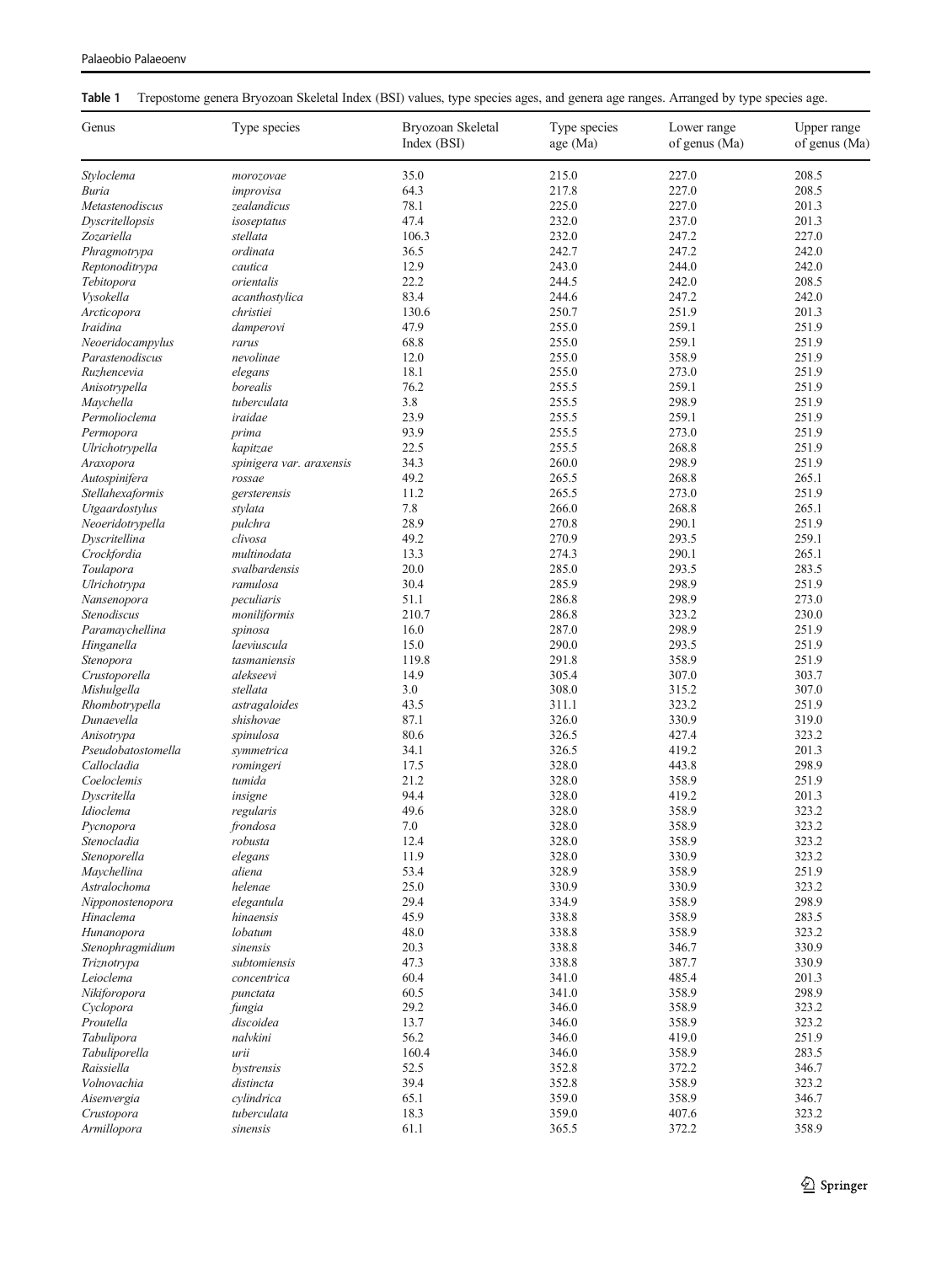## Table 1 (continued)

| Genus               | Type species    | Bryozoan Skeletal<br>Index (BSI) | Type species<br>age (Ma) | Lower range<br>of genus (Ma) | Upper range<br>of genus (Ma) |
|---------------------|-----------------|----------------------------------|--------------------------|------------------------------|------------------------------|
| Eodyscritella       | clathrata       | 45.6                             | 365.5                    | 372.2                        | 358.9                        |
| Fitzroyopora        | multiseptatum   | 58.2                             | 365.5                    | 382.7                        | 358.9                        |
| Granivallum         | shaodongensis   | 68.0                             | 365.5                    | 382.7                        | 358.9                        |
| Multiphragma        | hunanensis      | 81.9                             | 365.5                    | 372.2                        | 358.9                        |
| Polyspinopora       | granulosa       | 96.9                             | 365.5                    | 372.2                        | 358.9                        |
| Schulgina           | oscarensis      | 44.1                             | 365.5                    | 382.7                        | 358.9                        |
| Sinoatactotoechus   | fistulosum      | 24.1                             | 365.5                    | 372.2                        | 358.9                        |
| Triplopora          | nesterenkoae    | 3.8                              | 365.5                    | 372.2                        | 358.9                        |
| Hyalotoechus        | duncani         | 48.0                             | 368.5                    | 379.0                        | 358.0                        |
| Linotaxis           | magna           | 64.7                             | 368.5                    | 379.0                        | 358.0                        |
| Zefrehopora         | asynithis       | 15.0                             | 370.0                    | 372.2                        | 358.9                        |
| Percyopora          | tubulata        | 16.7                             | 370.8                    | 382.7                        | 358.9                        |
| Petalotrypa         | compressa       | 58.9                             | 375.0                    | 393.3                        | 382.7                        |
| Amplexoporella      | ornamentata     | 77.6                             | 377.4                    | 382.7                        | 372.2                        |
| Paralioclema        | ninae           | 13.7                             | 377.4                    | 419.2                        | 247.2                        |
| Atactotoechus       | typicus         | 13.8                             | 383.0                    | 419.2                        | 358.9                        |
| Kysylschinipora     | nekhoroschevi   | 51.1                             | 383.2                    | 387.7                        | 358.9                        |
|                     | typicus         | 25.6                             | 383.5                    | 393.3                        | 358.9                        |
| Dyoidophragma       |                 | 48.2                             | 383.5                    | 391.0                        |                              |
| Stereotoechus       | typicale        |                                  |                          |                              | 379.0                        |
| Eostenopora         | picta           | 91.4                             | 384.0                    | 388.0                        | 379.0                        |
| Leptotrypella       | barrandi        | 41.0                             | 384.0                    | 391.0                        | 379.0                        |
| Eridocampylus       | ulrichi         | 26.7                             | 385.0                    | 388.0                        | 379.0                        |
| Microcampylus       | typicus         | 35.3                             | 385.0                    | 388.0                        | 379.0                        |
| Abakana             | macrospina      | 49.0                             | 385.2                    | 387.7                        | 382.7                        |
| Boardmanella        | richardi        | 27.6                             | 385.2                    | 427.4                        | 387.7                        |
| Diphragmoides       | paradoxus       | 19.2                             | 385.2                    | 390.0                        | 384.0                        |
| Eifelipora          | ramosa          | 26.3                             | 385.2                    | 390.0                        | 384.0                        |
| Minussina           | maculosa        | 200.0                            | 385.2                    | 419.2                        | 358.9                        |
| Neotrematopora      | typica          | 40.4                             | 385.2                    | 427.4                        | 330.0                        |
| Eridotrypella       | obliqua         | 34.8                             | 386.5                    | 391.0                        | 379.0                        |
| Loxophragma         | lechrium        | 64.8                             | 387.0                    | 391.0                        | 382.0                        |
| Polycylindricus     | amphelicta      | 48.0                             | 387.0                    | 419.2                        | 358.9                        |
| Pycnobasis          | asphinctus      | 63.1                             | 387.0                    | 391.0                        | 382.0                        |
| Trachytoechus       | typicus         | 7.3                              | 387.0                    | 427.4                        | 358.0                        |
| Multihemiphragma    | tenuis          | 9.9                              | 389.0                    | 393.2                        | 382.7                        |
| Mongoloclema        | ignotum         | 86.2                             | 397.6                    | 407.6                        | 387.7                        |
| Koneprusiella       | armata          | 7.6                              | 409.0                    | 419.2                        | 393.3                        |
| Badoglioporina      | parvulipora     | 9.0                              | 417.5                    | 419.2                        | 393.3                        |
| Diplostenopora      | siluriana       | 41.4                             | 419.0                    | 422.0                        | 413.0                        |
| Astroviella         | mukhovetskensis | 31.5                             | 421.4                    | 427.4                        | 393.3                        |
| Astroviellina       | porosa          | 81.9                             | 421.4                    | 423.0                        | 419.2                        |
| Calamotrypa         | millichopensis  | 20.2                             | 425.2                    | 427.4                        | 423.0                        |
| Eridotrypellina     | insolens        | 58.7                             | 425.2                    | 427.4                        | 423.0                        |
| Hemieridotrypa      | tsherkesovae    | 22.6                             | 425.2                    | 427.4                        | 423.0                        |
| Pseudoleptotrypa    | podolica        | 21.6                             | 425.2                    | 427.4                        | 423.0                        |
| Hallopora           | elegantula      | 27.1                             | 428.0                    | 458.4                        | 393.3                        |
| Acanthotrypina      | spinosa         | 3.9                              | 429.5                    | 433.4                        | 427.4                        |
| Badogliopora        | ramulosum       | 16.6                             | 429.5                    | 431.0                        | 425.0                        |
| Leioclemina         | tuberculosa     | 40.2                             | 429.5                    | 431.0                        | 425.0                        |
| Trematopora         | spinulifera     | 7.6                              | 429.5                    | 431.0                        | 425.0                        |
| Diplotrypella       | densipora       | 84.5                             | 430.4                    | 433.4                        | 427.4                        |
|                     |                 | 64.2                             | 432.1                    |                              |                              |
| Asperopora          | aspera          |                                  |                          | 433.4                        | 427.4                        |
| Idiotrypa           | parasitica      | 77.3                             | 433.0                    | 431.0                        | 425.0                        |
| Lioclemella         | ohioensis       | 16.1                             | 438.5                    | 443.0                        | 436.0                        |
| Canavaripora        | nitida          | 23.4                             | 443.8                    | 457.0                        | 434.0                        |
| Acanthotrypella     | variabile       | 32.5                             | 445.0                    | 448.0                        | 445.2                        |
| Jifarahpora         | lybiensis       | 32.0                             | 446.3                    | 449.7                        | 443.0                        |
| Rhombotrypa         | quadrata        | 13.9                             | 447.0                    | 448.0                        | 445.2                        |
| Anaphragma          | mirabile        | 46.8                             | 447.1                    | 448.0                        | 445.2                        |
| Calloporella        | harrisi         | 28.3                             | 447.1                    | 448.0                        | 445.2                        |
| Gortanipora         | crenulata       | 18.3                             | 447.1                    | 456.0                        | 445.2                        |
| Stigmatella         | bassleri        | 36.7                             | 447.1                    | 451.0                        | 445.2                        |
| <b>Batostomella</b> | gracilis        | 71.3                             | 449.0                    | 451.0                        | 445.2                        |
| Leptotrypa          | ramosa          | 9.9                              | 449.0                    | 458.4                        | 443.8                        |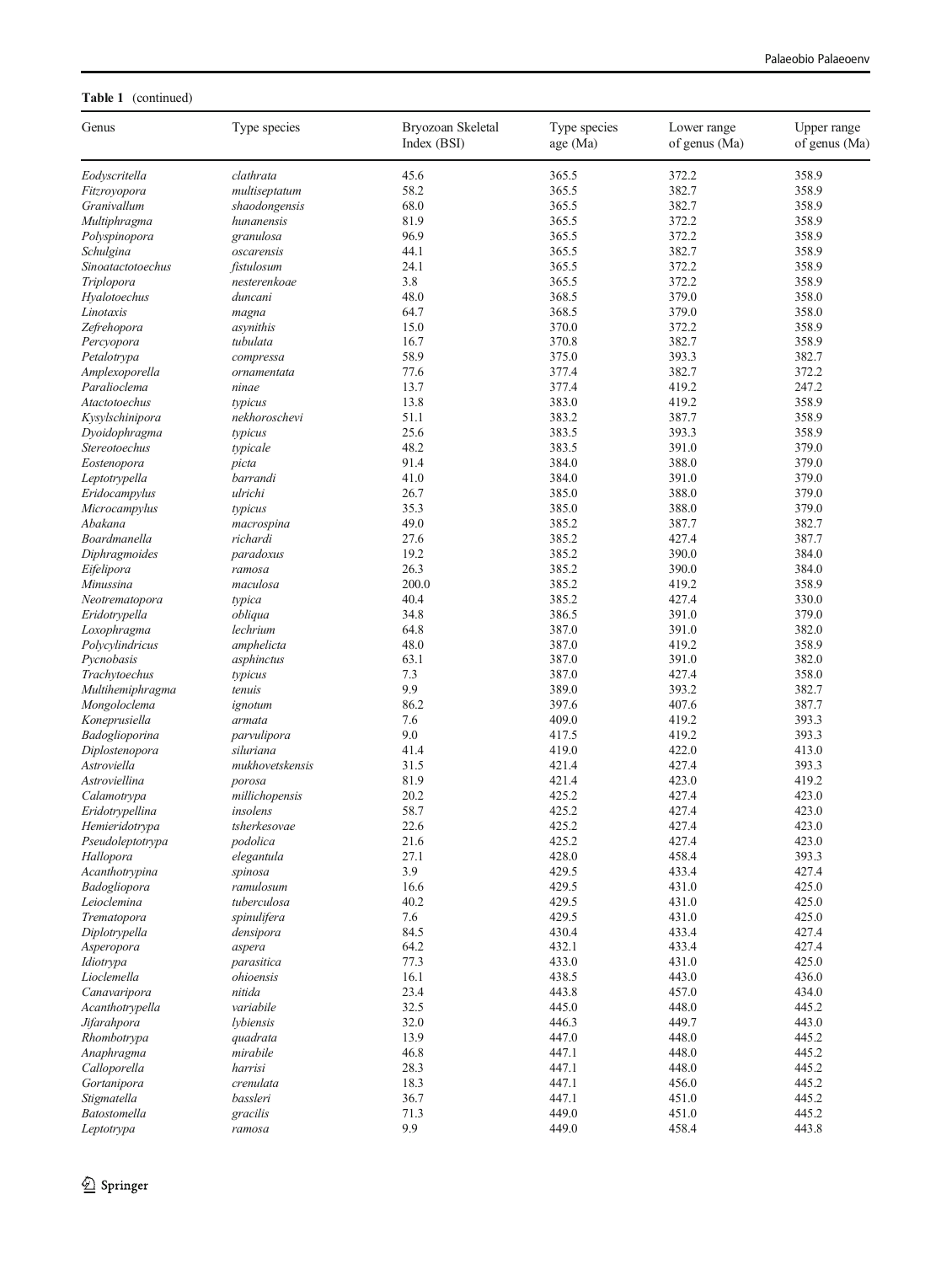| Genus            | Type species  | Bryozoan Skeletal<br>Index (BSI) | Type species<br>age (Ma) | Lower range<br>of genus (Ma) | Upper range<br>of genus (Ma) |
|------------------|---------------|----------------------------------|--------------------------|------------------------------|------------------------------|
| Parvohallopora   | minima        | 34.5                             | 449.0                    | 453.0                        | 445.2                        |
| Mesotrypa        | petechialis   | 6.6                              | 449.1                    | 458.4                        | 443.8                        |
| Peronopora       | decipiens     | 9.0                              | 449.1                    | 457.0                        | 442.0                        |
| Petigopora       | infida        | 5.6                              | 449.1                    | 456.0                        | 445.2                        |
| Amplexopora      | crassimuralis | 21.9                             | 449.5                    | 459.0                        | 445.2                        |
| Bodywskites      | elegans       | 10.4                             | 449.5                    | 461.2                        | 449.2                        |
| Dekayia          | curvata       | 19.2                             | 449.5                    | 457.0                        | 445.2                        |
| Discotrypa       | mammulata     | 11.7                             | 449.5                    | 451.0                        | 447.0                        |
| Heterotrypa      | aspera        | 76.5                             | 449.5                    | 459.0                        | 445.2                        |
| Homotrypa        | septosa       | 52.2                             | 449.5                    | 456.0                        | 445.2                        |
| Monticulipora    | frondosa      | 17.8                             | 449.5                    | 456.0                        | 445.2                        |
| Ralfimartites    | fistulatus    | 35.1                             | 449.5                    | 471.3                        | 449.2                        |
| Tetratoechus     | lautus        | 74.8                             | 449.5                    | 448.0                        | 445.2                        |
| Lodenicella      | lamellata     | 8.8                              | 450.0                    | 453.0                        | 445.2                        |
| Bythopora        | dendrina      | 5.5                              | 450.1                    | 470.0                        | 443.8                        |
| Sonninopora      | tenuispinosa  | 8.5                              | 451.2                    | 458.4                        | 443.8                        |
| Polyteichus      | novaki        | 37.5                             | 451.5                    | 453.0                        | 448.0                        |
| Pedrogopora      | taylori       | 77.9                             | 452.7                    | 458.4                        | 449.3                        |
| Balticopora      | implicatum    | 20.9                             | 453.0                    | 457.0                        | 445.2                        |
| Balticoporella   | glabrum       | 110.1                            | 453.0                    | 453.5                        | 449.5                        |
| Batostoma        | mutabilis     | 124.1                            | 453.0                    | 451.0                        | 445.2                        |
| Cyphotrypa       | tenuimurale   | 10.2                             | 453.0                    | 458.4                        | 443.8                        |
| Eridotrypa       | typicalis     | 47.7                             | 453.0                    | 456.0                        | 430.0                        |
| Monotrypa        | acervulosa    | 18.3                             | 453.0                    | 458.4                        | 443.8                        |
| Newportopora     | undulata      | 96.0                             | 453.0                    | 457.0                        | 445.0                        |
| Nicholsonella    | ponderosa     | 48.7                             | 453.0                    | 465.0                        | 445.0                        |
| Dybowskites      | laxatus       | 7.6                              | 453.5                    | 458.1                        | 451.7                        |
| Nolvakites       | clavus        | $7.0\,$                          | 453.5                    | 454.0                        | 453.0                        |
| Prasopora        | grayae        | 26.2                             | 453.7                    | 458.4                        | 443.8                        |
| Halloporina      | crenulata     | 22.6                             | 454.0                    | 456.0                        | 450.0                        |
| Hemiphragma      | instabilis    | 147.8                            | 454.0                    | 465.0                        | 445.2                        |
| Homotrypella     | aequalis      | 107.7                            | 454.0                    | 457.0                        | 445.2                        |
| Monotrypella     | irrasum       | 18.1                             | 454.0                    | 457.0                        | 450.0                        |
| Tarphophragma    | multitabulata | 15.6                             | 454.0                    | 465.0                        | 445.0                        |
| Bimuropora       | dubia         | 15.2                             | 454.5                    | 465.0                        | 445.0                        |
| Atactopora       | typicalis     | 19.2                             | 455.0                    | 458.4                        | 443.8                        |
| Atactoporella    | hirsuta       | 6.5                              | 455.0                    | 457.0                        | 442.0                        |
| Diazipora        | monotrypoides | 4.5                              | 455.5                    | 467.3                        | 452.0                        |
| Goldfussitrypa   | esthoniae     | 106.1                            | 455.5                    | 458.4                        | 449.0                        |
| Mesotrypina      | milleporacea  | 126.7                            | 455.5                    | 457.0                        | 454.0                        |
| Acantholaminatus | typicus       | 11.9                             | 456.0                    | 457.0                        | 445.0                        |
| Aostipora        | sublamellosa  | 24.5                             | 457.5                    | 470.0                        | 445.2                        |
| Capillapora      | arcuata       | 11.8                             | 457.5                    | 458.0                        | 457.0                        |
| Orbignyella      | maculatum     | 4.5                              | 457.5                    | 456.0                        | 453.0                        |
| Phragmopora      | cystata       | 18.5                             | 457.5                    | 470.0                        | 443.8                        |
| Phragmoporella   | multiporarum  | 17.8                             | 457.5                    | 463.0                        | 456.0                        |
| Diplotrypa       | petropolitana | 140.0                            | 460.9                    | 467.3                        | 443.8                        |
| Jordanopora      | heroensis     | 110.7                            | 461.0                    | 465.0                        | 456.0                        |
| Lamottopora      | duncanae      | 96.2                             | 461.0                    | 465.0                        | 456.0                        |
| Champlainopora   | chazyensis    | 34.1                             | 461.2                    | 460.0                        | 453.0                        |
| Rozhnovites      | limatus       | 19.9                             | 462.8                    | 470.3                        | 464.5                        |
| Kanoshopora      | droserae      | 26.5                             | 463.0                    | 477.7                        | 470.0                        |
| Trematoporina    | intercludens  | 77.0                             | 464.2                    | 470.0                        | 423.0                        |
| Eichwaldipora    | ovulum        | 58.9                             | 465.0                    | 470.0                        | 460.0                        |
| Dittopora        | claevaeformis | 24.2                             | 471.3                    | 477.7                        | 433.4                        |
| Orbiramus        | normalis      | 44.8                             | 479.5                    | 482.0                        | 471.2                        |

#### Table 1 (continued)

Ma; Erwin [2006;](#page-9-0) Li et al. [2021\)](#page-9-0). Both had major impacts on bryozoan faunas globally (Taylor and Larwood [1988](#page-10-0); Tuckey and Anstey [1992;](#page-10-0) Powers and Bottjer [2009;](#page-9-0) Taylor [2020\)](#page-10-0).

Increased originations did lead to greater trepostome diversity and thus more scatter in BSI values (Fig. [2](#page-3-0)). This is best seen 460–455 Ma during the Great Ordovician Biodiversification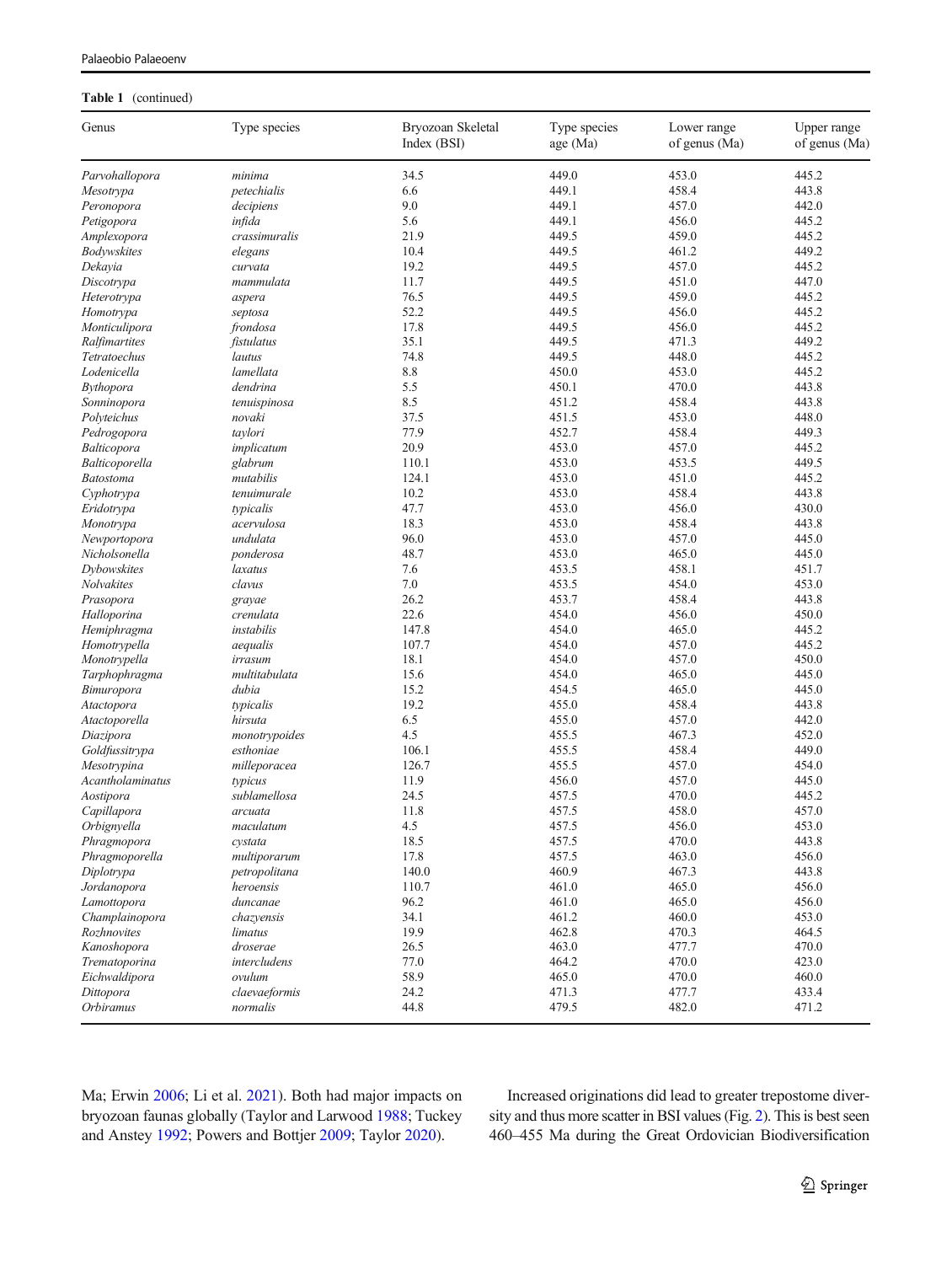|                   | Age (Ma) of transition from Calcite I Sea to the Aragonite II Sea                      | 350            | 342            | 333            |
|-------------------|----------------------------------------------------------------------------------------|----------------|----------------|----------------|
| All zoarial types | Calcite I Sea mean BSI                                                                 | 42.0           | 42.7           | 42.8           |
|                   | Aragonite II Sea mean BSI                                                              | 46.9           | 45.6           | 45.8           |
|                   | Degrees of freedom                                                                     | 102            | 98             | 74             |
|                   | t statistic                                                                            | 0.804          | 0.476          | 0.446          |
|                   | $P$ value                                                                              | 0.424          | 0.635          | 0.657          |
|                   | Significant change from Calcite I Sea to the Aragonite<br>II Sea based on $P < 0.05$ ? | N <sub>0</sub> | N <sub>0</sub> | N <sub>0</sub> |
| Ramose zoaria     | Calcite I Sea mean BSI                                                                 | 46.1           | 47.5           | 47.3           |
|                   | Aragonite II Sea mean BSI                                                              | 50.5           | 47.3           | 47.9           |
|                   | Degrees of freedom                                                                     | 60             | 60             | 45             |
|                   | t statistic                                                                            | 0.541          | $-0.028$       | 0.064          |
|                   | $P$ value                                                                              | 0.591          | 0.978          | 0.949          |
|                   | Significant change from Calcite I Sea to the Aragonite<br>II Sea based on $P < 0.05$ ? | No             | No             | N <sub>0</sub> |
| Encrusting zoaria | Calcite I Sea mean BSI                                                                 | 22.9           | 22.8           | 23.7           |
|                   | Aragonite II Sea mean BSI                                                              | 35.8           | 37.9           | 37.2           |
|                   | Degrees of freedom                                                                     | 26             | 20             | 17             |
|                   | t statistic                                                                            | 1.509          | 1.650          | 1.400          |
|                   | $P$ value                                                                              | 0.143          | 0.114          | 0.180          |
|                   | Significant change from Calcite I Sea to the Aragonite<br>II Sea based on $P < 0.05$ ? | N <sub>0</sub> | N <sub>0</sub> | N <sub>0</sub> |
| Massive zoaria    | Calcite I Sea mean BSI                                                                 | 49.3           | 49.3           | 49.3           |
|                   | Aragonite II Sea mean BSI                                                              | 56.9           | 56.9           | 56.9           |
|                   | Degrees of freedom                                                                     | 5              | 5              | 5              |
|                   | t statistic                                                                            | 0.285          | 0.285          | 0.285          |
|                   | $P$ value                                                                              | 0.787          | 0.787          | 0.787          |
|                   | Significant change from Calcite I Sea to the Aragonite<br>II Sea based on $P < 0.05$ ? | N <sub>0</sub> | N <sub>0</sub> | N <sub>0</sub> |

<span id="page-7-0"></span>Table 2 Two sample t test statistics for trepostome Bryozoan Skeletal Index (BSI) values across the transition from the Calcite I Sea to the Aragonite II Sea by zoarial habit



Fig. 3 Trepostome genus diversity and number of originations and extinctions over geologic time based on the stratigraphic range of each genus. Three different proposed ages for the transition from the Calcite I

Sea to the Aragonite II Sea are shown by the shaded red box. Left edge of red box is 350 Ma, vertical red line in centre is 342 Ma, and right edge of shaded box is 333 Ma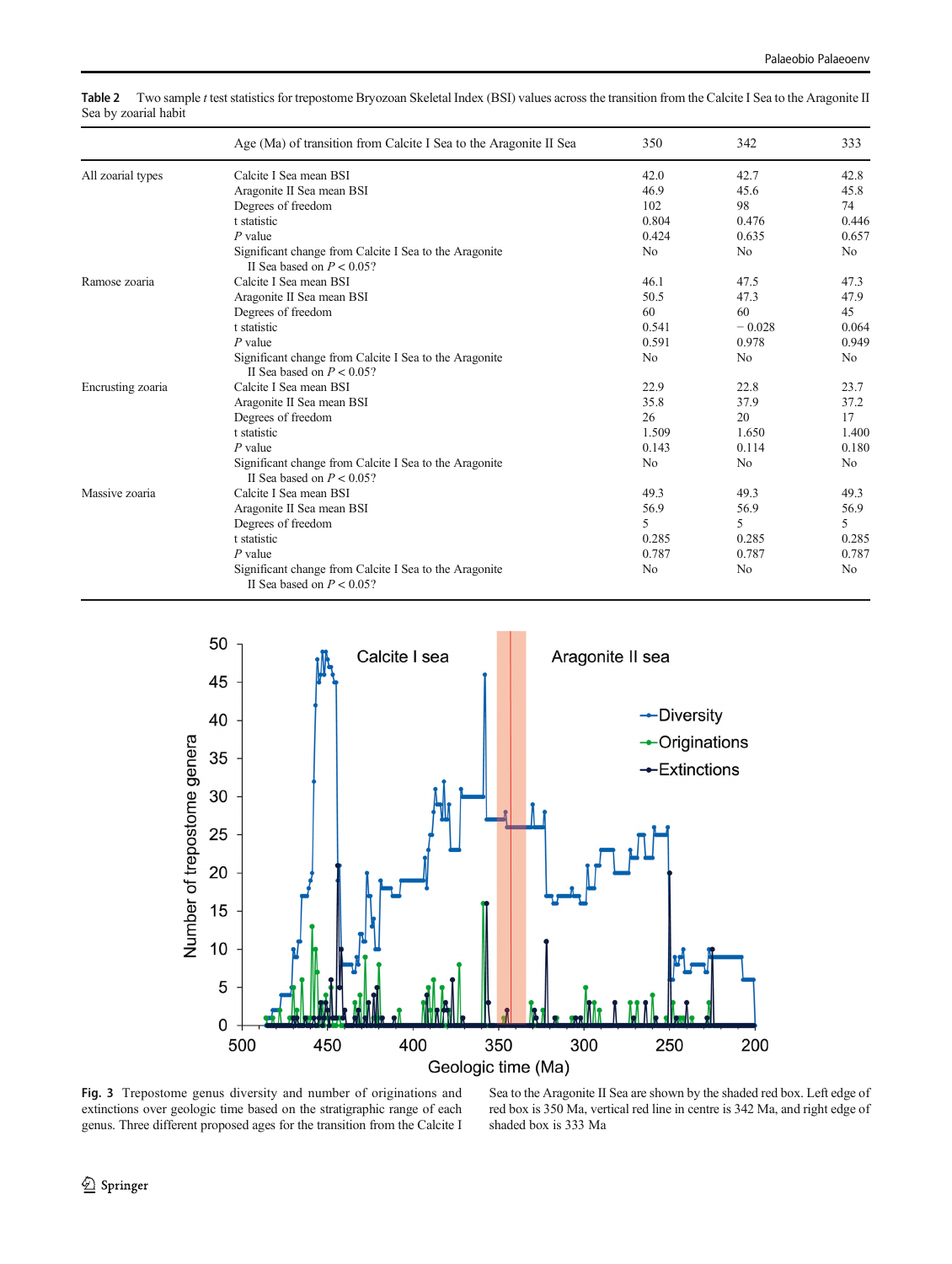<span id="page-8-0"></span>Event (GOBE) (Webby et al. [2004\)](#page-10-0). The combination of increased diversity and BSI values may have contributed to bryozoans being the most diverse group of reef-building organisms during the GOBE (Ernst 2018; Servais and Harper [2018](#page-9-0)). The Ordovician diversification of trepostomes was a component of the GOBE (Taylor and Larwood [1990;](#page-10-0) Taylor and Ernst [2004\)](#page-10-0), including as a substrate for the Ordovician Bioerosion Revolution (Mángano et al. [2016](#page-9-0)).

The lack of change from the Calcite I Sea into the Aragonite II Sea suggests that the trepostomes were accommodating the change in seawater chemistry in some other way. Laboratory experiments on extant passive aragonite and calcite biomineralisers grown in the different seawater Mg/Ca ratios (Ries [2005](#page-9-0); Stanley et al. [2010](#page-9-0); Mewes et al. [2014](#page-9-0)) suggest that passive biomineralisers respond to unfavourable seawater conditions by changing skeletal composition. Thus, the calcitic trepostomes would have been using more energy to precipitate their skeletons in the less favourable seawater chemistry in the Aragonite II Sea, so they may have actively channelled more resources to calcification. Alternatively, they may have been dealing with the changing ocean chemistry metabolically or reproductively, not structurally as evidenced in the BSI. The fact that there was no change in BSI values, diversity, originations, or extinctions at the Calcite I Sea transition into the Aragonite II Sea provides strong evidence that trepostomes were not passive hyper-calcifiers but actively managed their calcification.

From a mineralogy perspective, modern bryozoans are not passive biomineralisers. They can precipitate a mix of LMC, HMC, and aragonite where needed in their skeletons tailored to the functional needs of the colonies (Smith et al. [2006;](#page-9-0) Taylor et al. [2009](#page-10-0)). Thus, they are best described as active biomineralisers. This has been previously argued for the post-Palaeozoic cheilostomes (Smith et al. [2006;](#page-9-0) Taylor et al. [2009\)](#page-10-0) and the Palaeozoic trepostomes (Taylor and Kuklinski [2011\)](#page-10-0).

In Taylor and Kuklinski's [\(2011](#page-10-0)) study, they used two independent proxies (i.e. branch diameter and ZWT) for degree of calcification in trepostomes. We used BSI which incorporates three parameters including exozone width instead of branch diameter which is composed of the highly calcified exozone and the minimally calcified endozone. They looked only at dendroid (i.e. ramose) forms, whereas we included all zoarial habits. They compiled their data from the literature for 188 species in 44 genera from the Ordovician (calcite sea), Devonian (calcite sea), and Permian (aragonite sea), whereas we included all genera and the entire trepostome stratigraphic range from the Ordovician to the Triassic and all periods in between. Despite these differences in sample size and range, our results were similar. Trepostome calcification did not alter in response to changes in the Mg/Ca ratio of seawater. Factors other than ocean chemistry control their calcification. Trepostomes, and likely all bryozoans, are active biomineralisers, not passive hypercalcifiers.

Acknowledgements Robert S. Nelson, III, collected some of this data as part of his senior thesis at Dickinson College. Caroline Buttler provided access to the genus descriptions and plates for the forthcoming Trepostome volume of the Treatise. This manuscript was greatly improved by the thoughtful reviews of Andrej Ernst and Abigail Smith.

Funding Open Access funding provided by the IReL Consortium.

#### **Declarations**

Conflict of interest The authors declare that they have no conflict of interest.

Open Access This article is licensed under a Creative Commons Attribution 4.0 International License, which permits use, sharing, adaptation, distribution and reproduction in any medium or format, as long as you give appropriate credit to the original author(s) and the source, provide a link to the Creative Commons licence, and indicate if changes were made. The images or other third party material in this article are included in the article's Creative Commons licence, unless indicated otherwise in a credit line to the material. If material is not included in the article's Creative Commons licence and your intended use is not permitted by statutory regulation or exceeds the permitted use, you will need to obtain permission directly from the copyright holder. To view a copy of this licence, visit <http://creativecommons.org/licenses/by/4.0/>.

## References

- Balthasar, U., & Cusack, M. (2015). Aragonite-calcite seas–Quantifying the gray area. Geology, 43, 99–102. [https://doi.org/10.1130/](https://doi.org/10.1130/G36293.1) [G36293.1.](https://doi.org/10.1130/G36293.1)
- Bond, D. P. G., & Gasby, S. E. (2020). Late Ordovician mass extinction caused by volcanism, warming, and anoxia, not cooling and glaciation. Geology, 48, 777–781. [https://doi.org/10.1130/G47377.1.](https://doi.org/10.1130/G47377.1)
- Burton, E. A., & Walter, L. M. (1991). The effects of  $PCO<sub>2</sub>$  and temperature on magnesium incorporation in calcite in seawater and MgCl<sub>2</sub>-CaCl<sub>2</sub> solutions. Geochimica et Cosmochimica Acta, 55, 777-785. [https://doi.org/10.1016/0016-7037\(91\)90341-2.](https://doi.org/10.1016/0016-7037(91)90341-2)
- Cohen, K. M., Harper, D. A. T., Gibbard, P. L., & Fan, J.-X. (2020). The ICS international chronostratigraphic chart (version 2020/03). International Commission on Stratigraphy. Retrieved February 14 2021 from [https://stratigraphy.org/ICSchart/ChronostratChart2020-](https://stratigraphy.org/ICSchart/ChronostratChart2020-03.pdf) [03.pdf](https://stratigraphy.org/ICSchart/ChronostratChart2020-03.pdf)
- Dickson, J. A. D. (2002). Fossil echinoderms as monitor of the Mg/Ca ratio of Phanerozoic oceans. Science, 298, 1222–1224. [https://doi.](https://doi.org/10.1306/112203740355) [org/10.1306/112203740355.](https://doi.org/10.1306/112203740355)
- Dickson, J. A. D. (2004). Echinoderm skeletal preservation: Calcitearagonite seas and the Mg/Ca ratio of Phanerozoic oceans. Journal of Sedimentary Research, 74, 355–365. [https://doi.org/10.1306/](https://doi.org/10.1306/112203740355) [112203740355.](https://doi.org/10.1306/112203740355)
- Dijk, I. van, de Nooijer, L. J., Hart, M. B., & Reichart, G.-J. (2016). The long-term impact of magnesium in seawater on foraminiferal mineralogy: Mechanism and consequences. Global Biogeochemical Cycles, 30, 438–446. [https://doi.org/10.1002/2015GB005241.](https://doi.org/10.1002/2015GB005241)
- Ernst, A. (2018). Diversity dynamics of Ordovician bryozoa. Lethaia, 51, 198–206. <https://doi.org/10.1111/let.12235>.
- Ernst, A. (2020). 2. Fossil record and evolution of Bryozoa. In T. Schwaha (Ed.), Phylum Bryozoa (pp. 11–55). De Gruyter. [https://](https://doi.org/10.1515/9783110586312-002) [doi.org/10.1515/9783110586312-002.](https://doi.org/10.1515/9783110586312-002)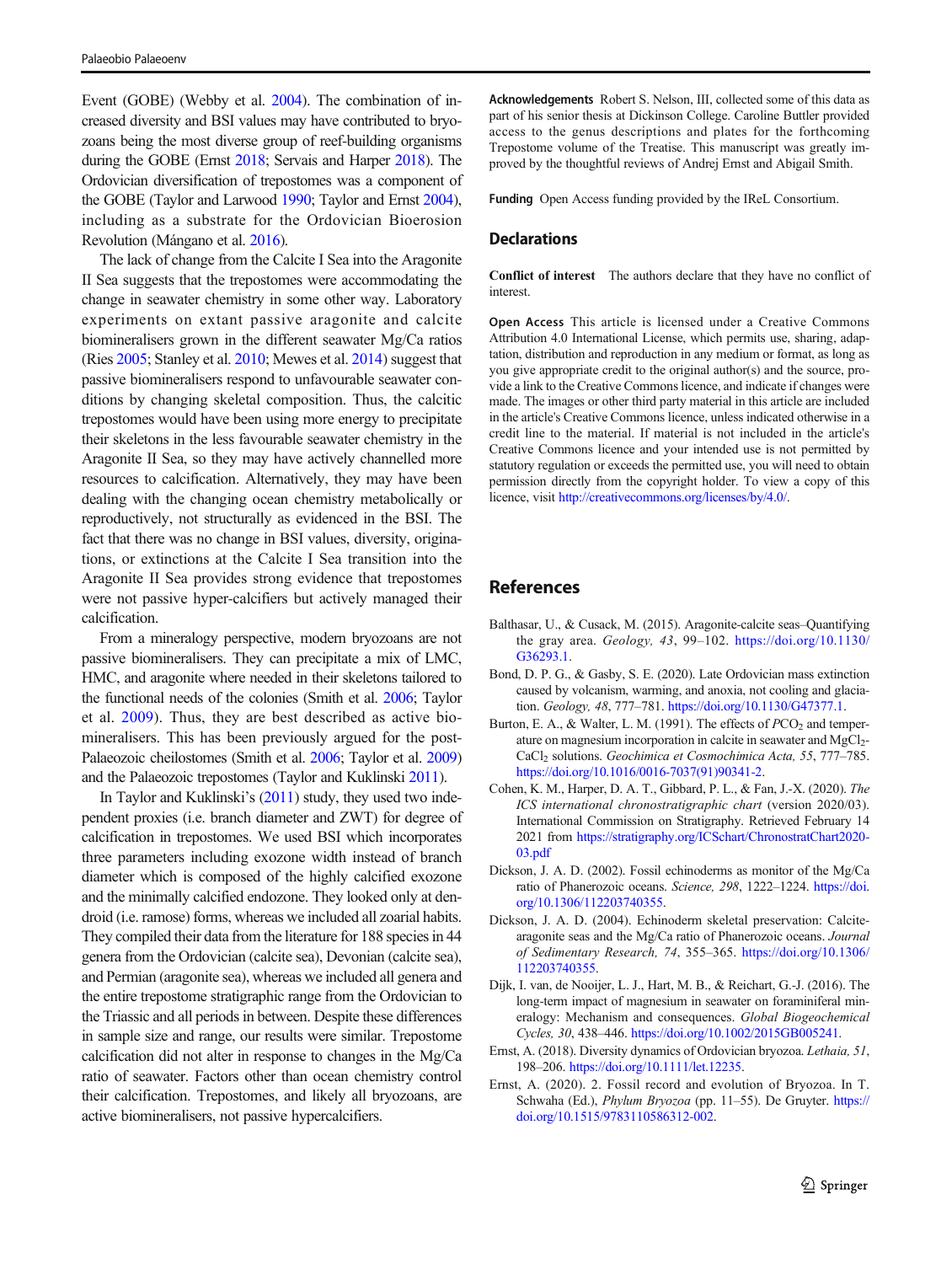- <span id="page-9-0"></span>Erwin, D. H. (2006). Extinction: How life on earth nearly ended 250 million years ago. Princeton University Press ISBN 0-691-00524-9.
- Farkaš, J., Böhm, F., Wallmann, K., Blenkinsop, J., Eisenhauer, A., van Geldern, R., Munnecke, A., Voigt, S., & Veizer, J. (2007). Calcium isotope record of Phanerozoic oceans: Implications for chemical evolution of seawater and its causative mechanisms. Geochimica et Cosmochimica Acta, 71, 5117–5134. [https://doi.org/10.1016/j.](https://doi.org/10.1016/j.gca.2007.09.004) [gca.2007.09.004.](https://doi.org/10.1016/j.gca.2007.09.004)
- Hardie, L. A. (1996). Secular variation in seawater chemistry: An explanation for the coupled secular variation in the mineralogies of marine limestones and potash evaporites over the past 600 m.y. Geology, 24, 279–283. [https://doi.org/10.1130/0091-7613\(1996\)](https://doi.org/10.1130/0091-7613(1996)024<0279:SVISCA>2.3.CO;2) [024<0279:SVISCA>2.3.CO;2.](https://doi.org/10.1130/0091-7613(1996)024<0279:SVISCA>2.3.CO;2)
- ICZN. (1999). International code of zoological nomenclature. International Commission on Zoological Nomenclature ISBN 0- 85301-006-4.
- Key Jr., M. M., Wyse Jackson, P. N., & Felton, S. H. (2016). Intracolony variation in colony morphology in reassembled fossil ramose stenolaemate bryozoans from the Upper Ordovician (Katian) of the Cincinnati Arch region, USA. Journal of Paleontology, 90, 400–412. <https://doi.org/10.1017/jpa.2016.66>.
- Kiessling, W., Aberhan, M., & Villier, L. (2008). Phanerozoic trends in skeletal mineralogy driven by mass extinctions. Nature Geoscience, 1, 527–530. <https://doi.org/10.1038/ngeo251>.
- Li, M., Grasby, S. E., Wang, S.-J., Zhang, X., Wasylenki, L. E., Xu, Y., Sun, M., Beauchamp, B., Hu, D., & Shen, Y. (2021). Nickel isotopes link Siberian traps aerosol particles to the end-Permian mass extinction. Nature Communications, 12, 2024. [https://doi.org/10.](https://doi.org/10.1038/s41467-021-22066-7) [1038/s41467-021-22066-7.](https://doi.org/10.1038/s41467-021-22066-7)
- Lowenstein, T. K., Timofeeff, M. N., Brennan, S. T., Hardie, L. A., & Demicco, R. V. (2001). Oscillations in Phanerozoic seawater chemistry: Evidence from fluid inclusions. Science, 294, 1086–1088. [https://doi.org/10.1126/science.1064280.](https://doi.org/10.1126/science.1064280)
- Mackenzie, F. T., & Pigott, J. D. (1981). Tectonic controls of Phanerozoic sedimentary rock cycling. Journal of the Geological Society, 138, 183–196. <https://doi.org/10.1144/gsjgs.138.2.0183>.
- Mángano, M. G., Buatois, L. A., Wilson, M., & Droser, M. (2016). The great Ordovician biodiversification event. In M. G. Mángano & L. A. Buatoi (Eds.), The trace-fossil record of major evolutionary events (pp. 127–156). Springer, Topics in Geobiology 39. [https://](https://doi.org/10.1007/978-94-017-9600-2_4) [doi.org/10.1007/978-94-017-9600-2\\_4](https://doi.org/10.1007/978-94-017-9600-2_4).
- Mewes, A., Langer, G., Jan de Nooijer, L., Bijma, J., & Reichart, G.-J. (2014). Effect of different seawater  $Mg^{2+}$  concentrations on calcification in two benthic foraminifers. Marine Micropaleontology, 113, 56–64. <https://doi.org/10.1016/j.marmicro.2014.09.003>.
- Montañez, I. P. (2002). Biological skeletal carbonate records changes in major-ion chemistry of paleo-oceans. Proceedings of the National Academy of Sciences, 99, 15,852–15,854. [https://doi.org/10.1073/](https://doi.org/10.1073/pnas.262659599) [pnas.262659599](https://doi.org/10.1073/pnas.262659599).
- Palmer, A. R. (1983). The decade of North American geology 1983 geologic time scale. Geology, 11, 503–504. [https://doi.org/10.](https://doi.org/10.1130/0091-7613(1983)11<503:TDONAG>2.0.CO;2) [1130/0091-7613\(1983\)11<503:TDONAG>2.0.CO;2.](https://doi.org/10.1130/0091-7613(1983)11<503:TDONAG>2.0.CO;2)
- Porter, S. M. (2010). Calcite and aragonite seas and the de novo acquisition of carbonate skeletons. Geobiology, 8, 256–277. [https://doi.org/](https://doi.org/10.1111/j.1472-4669.2010.00246.x) [10.1111/j.1472-4669.2010.00246.x](https://doi.org/10.1111/j.1472-4669.2010.00246.x).
- Powers, C. M., & Bottjer, D. J. (2009). Behavior of lophophorates during the end-Permian mass extinction and recovery. Journal of Asian Earth Sciences, 36, 413–419. [https://doi.org/10.1016/j.jseaes.2008.](https://doi.org/10.1016/j.jseaes.2008.05.002) [05.002.](https://doi.org/10.1016/j.jseaes.2008.05.002)
- Quattrini, A. M., Rodríguez, E., Faircloth, B. C., Cowman, P. F., Brugler, M. R., Farfan, G. A., Hellberg, M. E., Kitahara, M. V., Morrison, C. L., Paz-García, D. A., Reimer, J. D., & McFadden, C. S. (2020). Palaeoclimate ocean conditions shaped the evolution of corals and their skeletons through deep time. Nature Ecology & Evolution, 4, 1531–1538. <https://doi.org/10.1038/s41559-020-01291-1>.
- Ries, J. B. (2005). Aragonite production in calcite seas: Effect of seawater Mg/Ca ratio on calcification and growth of the calcareous alga Penicillus capitatus. Paleobiology, 31, 445–458. [https://doi.org/10.](https://doi.org/10.1666/0094-8373(2005)031<0445:APICSE>2.0.CO;2) [1666/0094-8373\(2005\)031\[0445:APICSE\]2.0.CO;2](https://doi.org/10.1666/0094-8373(2005)031<0445:APICSE>2.0.CO;2).
- Ries, J. B. (2010). Review: Geological and experimental evidence for secular variation in seawater Mg/Ca (calcite-aragonite seas) and its effects on marine biological calcification. Biogeosciences, 7, 2795– 2849. <https://doi.org/10.5194/bg-7-2795-2010>.
- Sandberg, P. A. (1975). New interpretations of Great Salt Lake ooids and of ancient nonskeletal carbonate mineralogy. Sedimentology, 22, 497–537. <https://doi.org/10.1111/j.1365-3091.1975.tb00244.x>.
- Sandberg, P. A. (1983). An oscillating trend in Phanerozoic non-skeletal carbonate mineralogy. Nature, 305, 19–22. [https://doi.org/10.1038/](https://doi.org/10.1038/305019a0) [305019a0.](https://doi.org/10.1038/305019a0)
- Schlager, W. (2005). Secular oscillations in the stratigraphic record an acute debate. Facies, 51, 13–17. [https://doi.org/10.1007/s10347-](https://doi.org/10.1007/s10347-005-0066-5) [005-0066-5](https://doi.org/10.1007/s10347-005-0066-5).
- Servais, T., & Harper, D. A. T. (2018). The great Ordovician biodiversification event (GOBE): Definition, concept and duration. Lethaia, 51, 151–164. [https://doi.org/10.1111/let.12259.](https://doi.org/10.1111/let.12259)
- Sheehan, P. M. (2001). The Late Ordovician mass extinction. Annual Review of Earth and Planetary Sciences, 29, 331–364. [https://doi.](https://doi.org/10.1146/annurev.earth.29.1.331) [org/10.1146/annurev.earth.29.1.331.](https://doi.org/10.1146/annurev.earth.29.1.331)
- Siemann, M. G. (2003). Extensive and rapid changes in seawater chemistry during the Phanerozoic: Evidence from Br contents in basal halite. Terra Nova, 15, 243–248. [https://doi.org/10.1046/j.1365-](https://doi.org/10.1046/j.1365-3121.2003.00490.x) [3121.2003.00490.x](https://doi.org/10.1046/j.1365-3121.2003.00490.x).
- Smith, A. M., Nelson, C. S., & Spencer, H. G. (1998). Skeletal carbonate mineralogy of New Zealand bryozoans. Marine Geology, 151, 27– 46. [https://doi.org/10.1016/S0025-3227\(98\)00055-3.](https://doi.org/10.1016/S0025-3227(98)00055-3)
- Smith, A. M., Key Jr., M. M., & Gordon, D. P. (2006). Skeletal mineralogy of bryozoans: Taxonomic and temporal patterns. Earth Science Reviews, 78, 287–306. [https://doi.org/10.1016/j.earscirev.](https://doi.org/10.1016/j.earscirev.2006.06.001) [2006.06.001](https://doi.org/10.1016/j.earscirev.2006.06.001).
- Stanley, S. M. (2006). Influence of seawater chemistry on biomineralization throughout Phanerozoic time: Paleontological and experimental evidence. Palaeogeography, Palaeoclimatology, Palaeoecology, 232, 214–236. [https://doi.org/10.1016/j.palaeo.2005.12.010.](https://doi.org/10.1016/j.palaeo.2005.12.010)
- Stanley, S. M., & Hardie, L. A. (1998). Secular oscillations in the carbonate mineralogy of reef-building and sediment-producing organisms driven by tectonically forced shifts in seawater chemistry. Palaeogeography, Palaeoclimatology, Palaeoecology, 144, 3–19. [https://doi.org/10.1016/S0031-0182\(98\)00109-6](https://doi.org/10.1016/S0031-0182(98)00109-6).
- Stanley, S. M., & Hardie, L. A. (1999). Hypercalcification: Paleontology links plate tectonics and geochemistry to sedimentology. GSA Today, 9, 1–7.
- Stanley, S. M., Ries, J. B., & Hardie, L. A. (2002). Low-magnesium calcite produced by coralline algae in seawater of Late Cretaceous composition. Proceedings of the National Academy of Sciences, 99, 15323–15326. <https://doi.org/10.1073/pnas.232569499>.
- Stanley, S. M., Ries, J. B., & Hardie, L. A. (2005). Seawater chemistry, coccolithophore population growth, and the origin of Cretaceous chalk. Geology, 33, 593–596. [https://doi.org/10.1130/G21405.1.](https://doi.org/10.1130/G21405.1)
- Stanley, S. M., Ries, J. B., & Hardie, L. A. (2010). Increased production of calcite and slower growth for the major sediment-producing alga Halimeda as the Mg/Ca ratio of seawater is lowered to a "calcite sea" level. Journal of Sedimentary Research, 80, 6-16. [https://doi.](https://doi.org/10.2110/jsr.2010.011) [org/10.2110/jsr.2010.011](https://doi.org/10.2110/jsr.2010.011).
- Steuber, T., & Veizer, J. (2002). Phanerozoic record of plate tectonic control of seawater chemistry and carbonate sedimentation. Geology, 30, 1123–1126. [https://doi.org/10.1130/0091-7613\(2002\)](https://doi.org/10.1130/0091-7613(2002)030<1123:PROPTC>2.0.CO;2) [030<1123:PROPTC>2.0.CO;2.](https://doi.org/10.1130/0091-7613(2002)030<1123:PROPTC>2.0.CO;2)